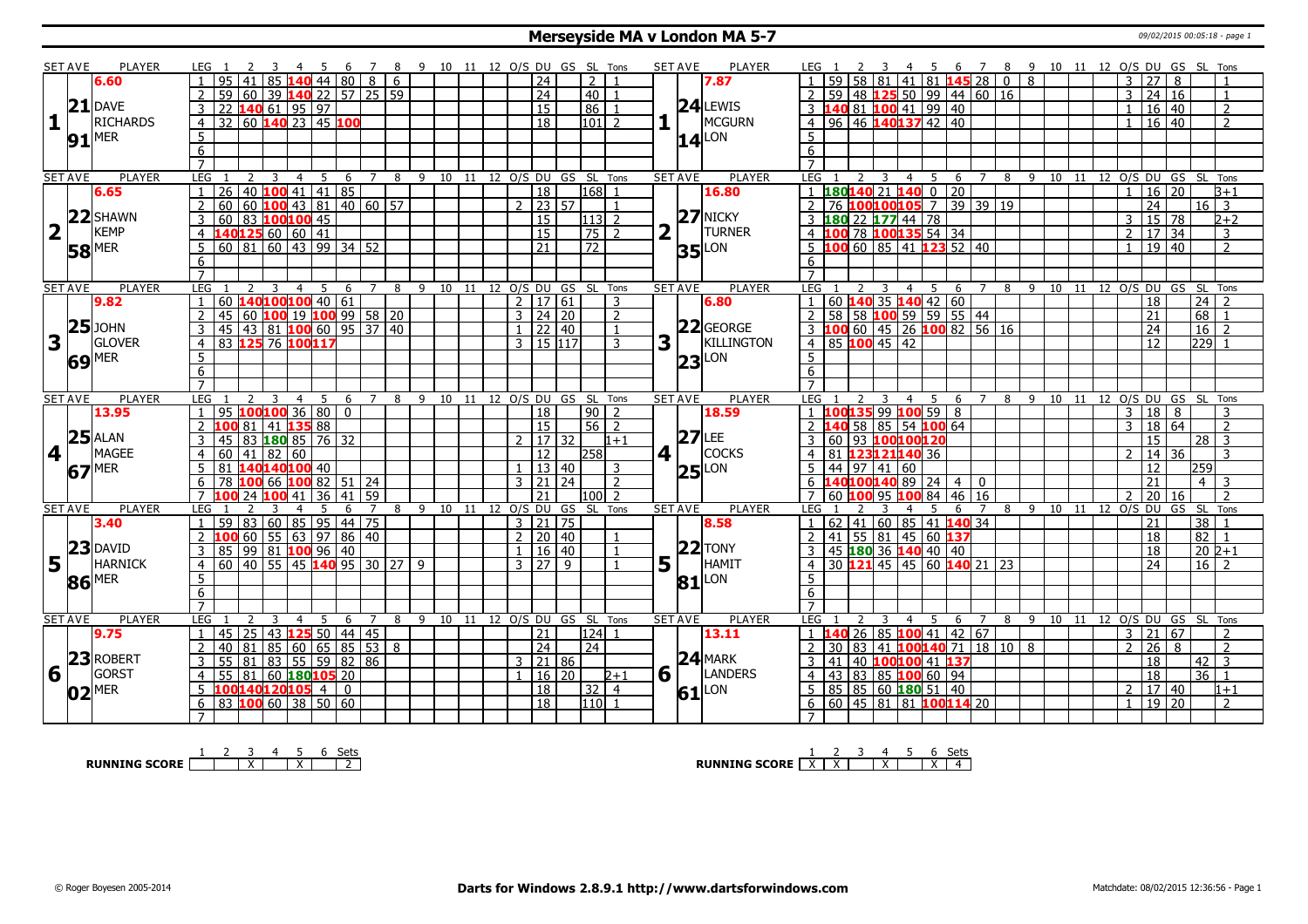#### **Merseyside MA v London MA 5-7** 09/02/2015 00:05:18 - page 2

|                  | SET AVE                                         | PLAYER              | LEG <sub>1</sub><br>-4                                           | 7 8 9 10 11 12 O/S DU GS SL Tons |                                 |                                  | <b>SET AVE</b><br><b>PLAYER</b> | 6 7 8 9 10 11 12 O/S DU GS SL Tons<br>LEG 1<br>$\overline{4}$<br>- 5                          |
|------------------|-------------------------------------------------|---------------------|------------------------------------------------------------------|----------------------------------|---------------------------------|----------------------------------|---------------------------------|-----------------------------------------------------------------------------------------------|
|                  |                                                 | 11.16               | 60 60 <b>180</b> 87 94 20                                        |                                  | $1 \mid 16 \mid 20$             | $1 + 1$                          | 20.06                           | 1   98   59   58   100   95   51<br>$\overline{18}$<br>$40$   1                               |
|                  |                                                 |                     | $\mathcal{P}$<br>58 41 116 82                                    |                                  | $\overline{15}$                 | $64$   2                         |                                 | 2 140125100100 36<br>$14 \overline{)36}$<br>$\mathcal{P}$<br>$\overline{4}$                   |
|                  |                                                 | $25$ MARK           | 1008160<br>$\overline{75}$<br>3<br>40                            |                                  | 15                              | $ 145 $ 1                        | $26$ TOMMY                      | 3 140100 45 41 100 75<br>3   18   75<br>3                                                     |
|                  |                                                 | <b>RICE</b>         | 100 99 80 58 48 74<br>$\overline{4}$<br>42                       |                                  | $3 \mid 21 \mid 74$             | 1                                | SANWELL                         | 4 4 5 55 66 85 140 40<br>18<br>70   1                                                         |
|                  |                                                 | $82$ <sup>MER</sup> | $180$ 95 65 23 0 2<br>95<br>41                                   |                                  | 3 24                            | 2<br>$1 + 1$                     | $Z2$ LON                        | $5 60 $ 140 100 139 30   24   4   0<br>24<br>$4 \mid 3$                                       |
|                  |                                                 |                     | 100 42 100 87 78 74                                              |                                  | $\overline{18}$                 | $\boxed{20}$ $\boxed{2}$         |                                 | 6 6 6 41 60 <b>125180</b> 35<br>$\overline{2}$<br>  17   35<br>$2+1$                          |
|                  |                                                 |                     | $\overline{7}$<br>$\overline{82}$<br>96 100 53<br>94             |                                  | $\overline{15}$                 | $\sqrt{76}$                      |                                 | 7 140 60 41 43 137 80<br>$\overline{18}$<br>$\overline{80}$<br>3<br>$\overline{z}$            |
|                  | <b>SET AVE</b>                                  | <b>PLAYER</b>       | LEG<br>$\overline{2}$<br>3<br>5<br>6<br>4                        | 8<br>$\overline{7}$              |                                 | 9 10 11 12 0/S DU GS SL Tons     | <b>SET AVE</b><br><b>PLAYER</b> | <b>LEG</b><br>8 9 10 11 12 O/S DU<br>GS SL<br>5<br>6<br>Tons<br>4<br>7                        |
|                  |                                                 | 9.97                | 40 <b>121</b> 85 <b>100</b> 63 16 8 8<br>60                      |                                  | 3   27   8                      | $\overline{z}$                   | 9.17                            | 1 <b>100</b> 60 83 60 70 36 35 55<br>24<br>$\mathcal{P}$                                      |
|                  |                                                 |                     | 40 70 83 57 46<br>$\overline{2}$                                 |                                  | $\overline{18}$                 | 105 1                            |                                 | 20 40<br>L40100140 24 39 18 40<br>2 <sub>1</sub><br>$\mathcal{P}$<br>3                        |
|                  |                                                 | $23$ <b>KEVIN</b>   | 95 58 121 100 46 40<br>3<br>41                                   |                                  | $1 \overline{19} \overline{40}$ | 2                                | $21$ MATT                       | 3   81   60   100   55   26   26<br>$\overline{18}$<br>l1531 1                                |
|                  | $\overline{\mathbf{8}}$ $\overline{\mathbf{1}}$ | <b>LLOYD</b>        | 50 45 47 180 140 39<br>$\overline{4}$                            |                                  | 3   18   39                     | $2+1$                            | $8\vert$ <sup>T</sup><br>WINZAR | 4 38 137 45 100 43 41<br>18<br>$97$   2                                                       |
|                  |                                                 | $53$ <sup>MER</sup> | 66 <b>135</b> 39 94 74 50<br>5<br>43                             |                                  | $2 \mid 20 \mid 50$             | $\mathbf{1}$                     | <b>46</b> LON                   | $150$ 1<br>5   45   36   41   100   85   44<br>18                                             |
|                  |                                                 |                     | 6                                                                |                                  |                                 |                                  |                                 |                                                                                               |
|                  |                                                 |                     | $\overline{7}$                                                   |                                  |                                 |                                  |                                 |                                                                                               |
|                  | <b>SET AVE</b>                                  | <b>PLAYER</b>       | LEG <sub>1</sub><br>$\overline{3}$<br>$\overline{4}$<br>5<br>- 6 | $\overline{7}$                   |                                 | 8 9 10 11 12 0/S DU GS SL Tons   | <b>SET AVE</b><br><b>PLAYER</b> | 2 3 4 5 6 7 8 9 10 11 12 O/S DU GS SL Tons<br>LEG <sub>1</sub>                                |
|                  |                                                 | 14.31               | $180100$ 91 24 90 16                                             |                                  | 3   18   16                     | $2 + 1$                          | 5.40                            | $\overline{18}$<br> 204                                                                       |
|                  |                                                 |                     | 1806606081120                                                    |                                  | 3   15   120                    | $2 + 1$                          |                                 | 2   59   43   43   100<br>$\overline{256}$ 1<br>12                                            |
|                  |                                                 | 29 MICHAEL          | $\sqrt{26}$ 95 60 100<br>3<br>59                                 |                                  | 15                              | $161$ 1                          | $ 20 $ SPENCER                  | 3   45   100   84   140   92   40<br>17 40<br>$\mathcal{L}$<br>$\overline{2}$                 |
| $\boldsymbol{9}$ | l t                                             | <b>BROOKS</b>       | 45 140 136 40<br>$\overline{4}$                                  |                                  | $1 \mid 13 \mid 40$             | 3                                | 9<br>ELLIS                      | $\overline{12}$<br>4 41 100 100 43<br>$217$ 2                                                 |
|                  | 67 <sup>MER</sup>                               |                     | $5$ 135 59 100 100 51 56                                         |                                  | $3 \mid 18 \mid 56$             | 3                                | $75$ <sup>LON</sup>             | 5 60 41 39 41 41 49<br>230<br>$\overline{18}$                                                 |
|                  |                                                 |                     | 6                                                                |                                  |                                 |                                  |                                 | 6                                                                                             |
|                  |                                                 |                     | $\overline{7}$                                                   |                                  |                                 |                                  |                                 |                                                                                               |
|                  | <b>SET AVE</b>                                  | <b>PLAYER</b>       | LEG<br>-3<br>$\overline{4}$<br>- 5<br>- 6                        | 7                                |                                 | 8 9 10 11 12 O/S DU GS SL Tons   | <b>SET AVE</b><br><b>PLAYER</b> | LEG 1<br>- 9<br>10 11 12 O/S DU GS SL Tons<br>4 5<br>6<br>8<br>$\overline{7}$                 |
|                  |                                                 | 14.87               | 123100 81 139 18 20 20<br>$\mathbf{1}$                           |                                  | $3 \mid 21 \mid 20$             | 3                                | 14.45                           | $45 \mid 41 \mid 5 \mid 39 \mid 121 \mid 96$<br>18<br>$\begin{vmatrix} 154 & 1 \end{vmatrix}$ |
|                  |                                                 |                     | $\overline{2}$<br>30 81 45 76 26<br>60                           |                                  | 21                              | $\vert 43 \vert 1$               |                                 | 2 <b>101100123</b> 97 60 10 0<br>22 10<br>10<br>$\overline{3}$                                |
|                  |                                                 | $24$ ALAN           | <b>L40<mark>140</mark></b> 60   65   80   16                     |                                  | 16 16                           | $\overline{z}$                   | $23$ LEWIS                      | 57 60 59 100 80<br>15<br>$ 145 $ 1                                                            |
| 10 L             |                                                 | <b>CARNEY</b>       | <b>LOO100</b> 85<br>$\overline{4}$                               |                                  | 12                              | 116 3                            | <b>VENES</b><br>LO L            | 40 40 137 81 103<br>3<br>15 103                                                               |
|                  |                                                 | $32$ <sup>MER</sup> | <mark>100</mark> 91   85   26   41   96   26   18   18           |                                  | 3   27   18                     | $\mathbf{1}$                     | <b>56</b> LON                   | 59 46 60 93 100 59 36 16<br>$32$   1<br>24                                                    |
|                  |                                                 |                     | 96 80 <b>100 105</b> 40 40                                       |                                  | $\overline{18}$                 | $40$   2                         |                                 | $6\overline{140}$ 60 $\overline{140}$ 82 39 35 5<br> 21 <br>3<br>- 5                          |
|                  |                                                 |                     | $\overline{95}$<br>$7^{\circ}$<br>46<br><b>100</b> 82<br>94   48 | 36                               | $3 \mid 21 \mid 36$             | $\mathbf{1}$                     |                                 | 7 81 140 60 85 92<br>18<br>$43 \mid 1$<br>$\Omega$                                            |
|                  | <b>SET AVE</b>                                  | <b>PLAYER</b>       | LEG<br>6                                                         | 8<br>$\overline{7}$              | 9 10 11 12 O/S DU               | GS SL Tons                       | <b>SET AVE</b><br><b>PLAYER</b> | <b>LEG</b><br>12 O/S DU<br>GS SL Tons<br>5<br>6<br>8<br>-9<br>10<br>11<br>4<br>7              |
|                  |                                                 | 13.46               | $60$ 140 83 88<br>60<br>30                                       |                                  | 18                              | 40  <br>$\overline{1}$           | 18.58                           | $58 65 $ 140 60 58 60 60<br>20 60<br>$1 \quad$<br>2                                           |
|                  |                                                 |                     | $\mathcal{P}$<br>81<br>57 <b>100</b> 31   46 <b>100</b> 54   16  |                                  | $\overline{24}$                 | $16$   2                         |                                 | 2 <b>134100140</b> 43 44 20 0 20<br>24 20<br>$\mathcal{E}$<br>$\mathcal{R}$                   |
|                  | $23$ STE                                        |                     | 44<br>100<br>  60 <b> 140</b> 81   76<br>3                       |                                  | $3 \mid 18 \mid 76$             | 2                                | 23 STEVEN                       | 3   58   59   40   96   128   34<br>18<br>$86$   1                                            |
| 11               |                                                 | <b>HALL</b>         | 140105100 82<br>66<br>$\overline{4}$                             |                                  | 15                              | $8 \mid 3$                       | FERGUSON<br>-11 L               | 2   14   46<br>4 81 100134140 46<br>3                                                         |
|                  |                                                 | $81$ <sup>MER</sup> | 100 98 26 39 19 40<br>5<br>59<br>60   60                         |                                  | $1 \mid 25 \mid 40$             | $\overline{1}$                   | <b>59</b> LON                   | 27<br>5 <sub>1</sub><br>42 60 60 40 41 60 58 56 68<br>16                                      |
|                  |                                                 |                     | 6<br>96<br>$ 80 $ 121 95<br>77<br>28                             | n I<br>$\overline{4}$            | 2  23                           | $\overline{4}$<br>$\overline{1}$ |                                 | $\overline{21}$<br>6 100140 57 125 68<br>$8 \mid 3$<br>$\overline{3}$<br>$\Omega$             |
|                  |                                                 |                     | $\overline{7}$<br>58<br>LOO <mark>100</mark> 85<br>43<br>129.    |                                  | 18                              | $\overline{z}$<br>86             |                                 | $\overline{20}$<br>2<br>21<br>$\overline{4}$<br>00100140137                                   |
|                  | <b>SET AVE</b>                                  | <b>PLAYER</b>       | LEG<br>5<br>6                                                    | $\overline{7}$                   | 8 9 10 11 12 0/S DU GS SL       | Tons                             | <b>SET AVE</b><br><b>PLAYER</b> | 10 11 12 0/S DU GS SL Tons<br>9<br>8<br>LEG<br>5<br>6<br>$\overline{7}$                       |
|                  |                                                 | 7.80                | 60<br>30<br>$145$   45   59   60<br>45                           |                                  | 21                              | 157                              | 12.95                           | 57   65   100   60   83   60   76<br>20<br>$\overline{76}$<br>$\overline{2}$                  |
|                  |                                                 |                     | 60   60   100   60<br>$2^{\circ}$                                |                                  | $\overline{12}$                 | $\overline{221}$                 |                                 | 2 100100180 85 36<br>13 36<br>$B+1$<br>$\mathbf{1}$                                           |
|                  |                                                 | $23$ DAVID          | 140 45 100 100 90<br>3<br>26                                     |                                  | 3   18   90                     | $\overline{3}$                   | $30$ GENE                       | 3 140 41 95 140 54<br>$\overline{15}$<br>31 2                                                 |
| 12 L             |                                                 | <b>HUGHES</b>       | 60 60 100 60 45<br>$\overline{4}$<br>81                          |                                  | $\overline{18}$                 | 95 1                             | $2^{\mathsf{T}}$<br>HILL        | 100608542988036<br>19 36<br>$4 \vert 1$<br>$\mathbf{1}$<br>$\overline{1}$                     |
|                  |                                                 | $71$ <sup>MER</sup> | 5 <sup>1</sup><br>85 100 85 140 51                               |                                  | 15                              | $\boxed{40}$ 2                   | $17$ <sup>LON</sup>             | 3   15   66<br>5 100100135100 66<br>$\overline{4}$                                            |
|                  |                                                 |                     | 6                                                                |                                  |                                 |                                  |                                 | 6                                                                                             |
|                  |                                                 |                     |                                                                  |                                  |                                 |                                  |                                 |                                                                                               |

| 10                                                             | しししこ                                                                         |
|----------------------------------------------------------------|------------------------------------------------------------------------------|
| <b>RUNNING SCORE</b><br>$\lambda$                              | <b>RUNNING SCORE</b><br>$\overline{\phantom{a}}$<br>$\overline{\phantom{a}}$ |
| A - Michael Brooks 29.67 *<br>MA -<br>Marce<br>Merseysic<br>UΓ | : Hill 30.17<br>l OF<br>. MA<br>$1.894 - G$ and $1.77$<br>London<br>היי      |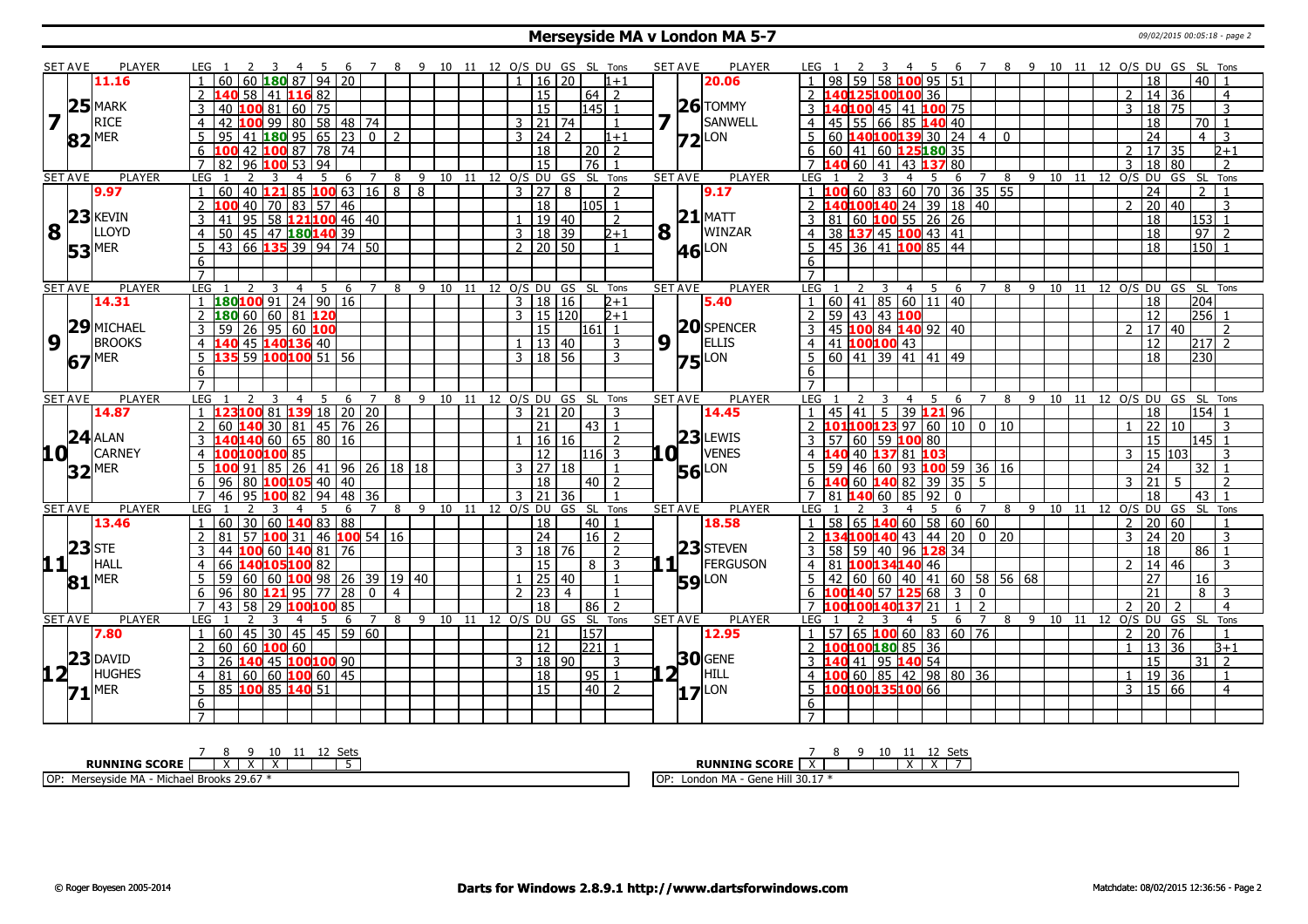# **Merseyside MA**

### **London MA**

| <b>PLAYER</b>         |    | lw/Llwonllost | <b>AVE</b> | <b>TAVE</b> | <b>POINTS DARTS TONS TON+180</b> |      |     |    | <b>TONS</b> | <b>PLAYER</b>        |    | W/L WON LOST | <b>AVE</b> | TAVE  | <b>POINTS DARTS TONS TON+ 180</b> |      |      |    | <b>TONS</b> |
|-----------------------|----|---------------|------------|-------------|----------------------------------|------|-----|----|-------------|----------------------|----|--------------|------------|-------|-----------------------------------|------|------|----|-------------|
| Dave Richards         |    |               | 21.91      | 6.60        | 1775                             | 81   |     |    | $5 + C$     | Lewis McGurn         |    |              | 24.14      | 7.87  | 2004                              | 83   |      |    | $6+0$       |
| <b>Shawn Kemp</b>     |    |               | 22.58      | 6.65        | 2077                             | 92   |     |    | $6 + C$     | <b>Nicky Turner</b>  |    |              | 27.35      | 18.57 | 2489                              | 91   |      |    | $13 + 3$    |
| John Glover           |    |               | 25.69      | 9.82        | 2004                             | 78   |     |    | $9 + 0$     | George Killington    | 0  |              | 22.23      | 6.80  | 1667                              | 75   |      |    | $6+0$       |
| Alan Magee            |    |               | 25.67      | 13.95       | 3003                             | 117  |     |    | $12 + 1$    | Lee Cocks            |    |              | 27.25      | 18.59 | 3216                              | 118  | 12   |    | 16+0        |
| <b>David Harnick</b>  |    | $^{(1)}$      | 23.86      | 3.40        | 2004                             | 84   |     |    | $3 + C$     | <b>Tony Hamit</b>    | 0  |              | 22.81      | 8.58  | 1848                              | 81   |      |    | $6 + 1$     |
| <b>Robert Gorst</b>   |    |               | 23.02      | 9.75        | 2716                             | 118  |     |    | $8 + 1$     | Mark Landers         |    |              | 24.61      | 13.11 | 2928                              | 119' |      |    | $11 + 1$    |
| <b>Mark Rice</b>      |    |               | 25.82      | 11.16       | 3202                             | 124  |     |    | $9 + 2$     | <b>Tommy Sanwell</b> |    |              | 26.7       | 20.06 | 3393                              | 127  | 10   |    | $16 + 1$    |
| <b>Kevin Llovd</b>    |    |               | 23.53      | 9.97        | 2400                             | 102  |     |    | $8 + 1$     | Matt Winzar          |    |              | 21.46      | 9.17  | 2103                              | 98   |      |    | $8 + 0$     |
| <b>Michael Brooks</b> |    |               | 29.67      | 14.31       | 2344                             | 79   |     |    | $11+2$      | Spencer Ellis        |    |              | 20.75      | 5.40  | 1598                              | 77   |      |    | $5 + 0$     |
| <b>Alan Carney</b>    |    |               | 24.32      | 14.87       | 3308                             | 136  | 101 |    | $13 + 0$    | Lewis Venes          |    |              | 23.56      | 14.45 | 3133                              | 133  |      |    | 12+0        |
| <b>Ste Hall</b>       |    |               | 23.81      | 13.46       | 3357                             | 141  |     |    | $12 + 0$    | Steven Ferguson      |    |              | 23.59      | 18.58 | 3397                              | 144  | 10 I |    | $15 + 0$    |
| <b>David Hughes</b>   |    |               | 23.71      | 7.80        | 1992                             | 84   |     |    | $7 + 0$     | <b>Gene Hill</b>     |    |              | 30.17      | 12.95 | 2474                              | 82   |      |    | $11 + 1$    |
| <b>TOTALS</b>         | 33 | 33            | 24.42      |             | 30182                            | 1236 | 74  | 22 | $103 + 7$   | <b>ITOTALS</b>       | 33 |              | 24.63      |       | 30250                             | 1228 | 83   | 36 | $125 + 7$   |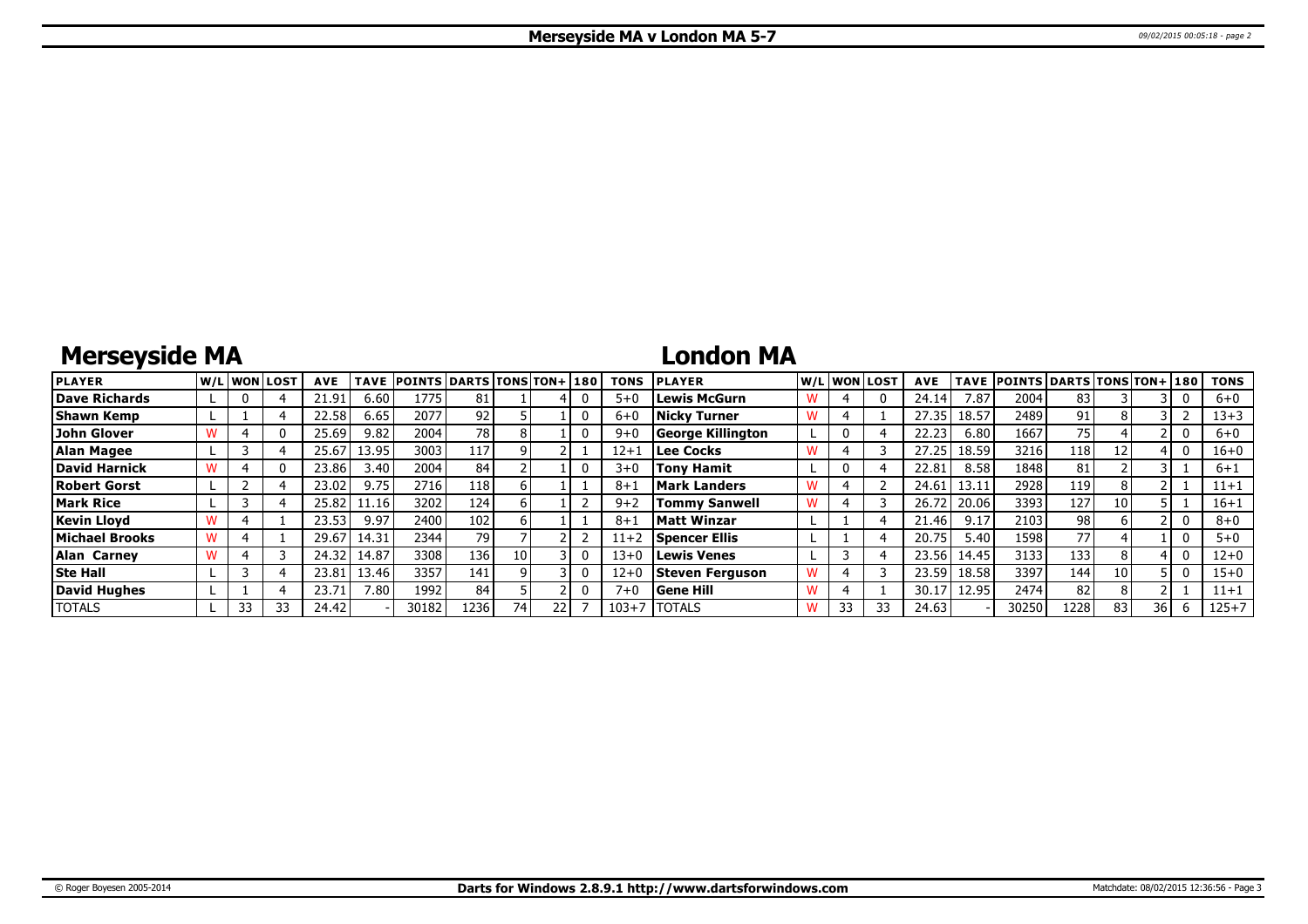#### **Merseyside WA v London WA 1-5** 09/02/2015 00:05:41 - page 1

|                         | <b>SET AVE</b> | <b>PLAYER</b>       | LEG 1                          |                                                                                                                       | -3                      | 45             |                                       |    |                |   |                                                      |  |                              |                 |                         | 6 7 8 9 10 11 12 O/S DU GS SL Tons |                | <b>SET AVE</b>                 | PLAYER              | LEG 1               |                                                                                                     |                         |                |                        |                |                |   |                |   |                |                | 2 3 4 5 6 7 8 9 10 11 12 O/S DU GS SL Tons |                     |                                        |                   |                |
|-------------------------|----------------|---------------------|--------------------------------|-----------------------------------------------------------------------------------------------------------------------|-------------------------|----------------|---------------------------------------|----|----------------|---|------------------------------------------------------|--|------------------------------|-----------------|-------------------------|------------------------------------|----------------|--------------------------------|---------------------|---------------------|-----------------------------------------------------------------------------------------------------|-------------------------|----------------|------------------------|----------------|----------------|---|----------------|---|----------------|----------------|--------------------------------------------|---------------------|----------------------------------------|-------------------|----------------|
|                         |                | 3.74                |                                |                                                                                                                       | 41                      | 45             | 24 83                                 |    |                |   |                                                      |  |                              | <sup>18</sup>   |                         | $53 1+1$                           |                |                                | 3.40                |                     |                                                                                                     |                         |                |                        |                |                |   |                |   |                |                |                                            | $3 \mid 21 \mid 86$ |                                        |                   |                |
|                         |                |                     |                                | 100 41 22 41 36 28 83 28 52 62                                                                                        |                         |                |                                       |    |                |   |                                                      |  |                              | 30              |                         | $8 \mid 1$                         |                |                                |                     |                     |                                                                                                     |                         |                |                        |                |                |   |                |   |                |                |                                            | 2   29   24         |                                        |                   | $\overline{1}$ |
|                         |                | 18JANET             | 3                              | $\overline{58}$                                                                                                       |                         |                |                                       |    |                |   | $100$ 22 68 41 21 99 0 45 15                         |  |                              | $\overline{30}$ |                         | $32$   1                           |                |                                | $18$ TAMMY          |                     | <u>1 60 100 80 85 60 30 86</u><br>2 22 36 41 64 81 59 42 100 32 24<br>3 60 76 140 58 97 38 16 8 4 0 |                         |                |                        |                |                |   |                |   | $\overline{4}$ |                |                                            | 31                  | $\overline{4}$                         |                   | $\overline{1}$ |
| $\mathbf{1}$            |                | <b>HARDMAN</b>      |                                |                                                                                                                       |                         |                |                                       |    |                |   |                                                      |  |                              |                 |                         |                                    |                |                                | MACKENZIE           |                     |                                                                                                     |                         |                |                        |                |                |   |                |   |                |                |                                            |                     |                                        |                   |                |
|                         |                |                     | $\overline{4}$                 |                                                                                                                       |                         |                |                                       |    |                |   |                                                      |  |                              |                 |                         |                                    |                |                                |                     | $\overline{4}$      |                                                                                                     |                         |                |                        |                |                |   |                |   |                |                |                                            |                     |                                        |                   |                |
|                         |                | $08$ <sup>MER</sup> | $\overline{5}$                 |                                                                                                                       |                         |                |                                       |    |                |   |                                                      |  |                              |                 |                         |                                    |                | 56                             | LON                 | $\overline{5}$      |                                                                                                     |                         |                |                        |                |                |   |                |   |                |                |                                            |                     |                                        |                   |                |
|                         |                |                     | $\overline{6}$                 |                                                                                                                       |                         |                |                                       |    |                |   |                                                      |  |                              |                 |                         |                                    |                |                                |                     | 6                   |                                                                                                     |                         |                |                        |                |                |   |                |   |                |                |                                            |                     |                                        |                   |                |
|                         |                |                     | $\overline{7}$                 |                                                                                                                       |                         |                |                                       |    |                |   |                                                      |  |                              |                 |                         |                                    |                |                                |                     | $\overline{7}$      |                                                                                                     |                         |                |                        |                |                |   |                |   |                |                |                                            |                     |                                        |                   |                |
|                         | <b>SET AVE</b> | <b>PLAYER</b>       | <b>LEG</b>                     | $\overline{2}$                                                                                                        | $\overline{\mathbf{3}}$ | $\overline{4}$ | $\overline{5}$                        |    |                |   |                                                      |  |                              |                 |                         | 6 7 8 9 10 11 12 0/S DU GS SL Tons |                | <b>SET AVE</b>                 | <b>PLAYER</b>       | LEG <sub>1</sub>    |                                                                                                     | $\overline{\mathbf{3}}$ |                |                        |                |                |   |                |   |                |                |                                            |                     | 4 5 6 7 8 9 10 11 12 0/S DU GS SL Tons |                   |                |
|                         |                | 3.01                | $\mathbf{1}$                   | 140 67 47 45 45 60 60 39 38 60<br>55 85 <b>101</b> 60 60 40 44 24 32<br><b>100</b> 55 80 21 45 38 <b>100</b> 30 20 12 |                         |                |                                       |    |                |   |                                                      |  | $3 \mid 30 \mid 60$          |                 |                         |                                    |                |                                | 5.40                |                     | 1 45 100 62 100 81 95 0 0 10<br>2 100 41 60 100 43 85 58 0 0                                        |                         |                |                        |                |                |   |                |   |                |                |                                            | $\overline{27}$     |                                        | 8                 | $\overline{2}$ |
|                         |                |                     | $\overline{2}$                 |                                                                                                                       |                         |                |                                       |    |                |   |                                                      |  | $1 \mid 25 \mid 32$          |                 |                         |                                    |                |                                |                     |                     |                                                                                                     |                         |                |                        |                |                |   |                |   |                |                |                                            | 27                  |                                        | $\overline{14}$ 2 |                |
|                         |                | <b>18</b> JULIE     | 3                              |                                                                                                                       |                         |                |                                       |    |                |   |                                                      |  |                              | 28   12         |                         | $\overline{z}$                     |                |                                | <b>18</b> DEB       |                     | 41 95 <b>140</b> 28 47 90 40 0 10                                                                   |                         |                |                        |                |                |   |                |   |                |                |                                            | 27                  |                                        | 10 <sup>1</sup>   |                |
| $\overline{\mathbf{2}}$ |                | <b>WHELAN</b>       | 4                              |                                                                                                                       |                         |                |                                       |    |                |   |                                                      |  |                              |                 |                         |                                    |                |                                | WATLING             | $\overline{4}$      |                                                                                                     |                         |                |                        |                |                |   |                |   |                |                |                                            |                     |                                        |                   |                |
|                         |                | $11$ <sup>MER</sup> | $\overline{5}$                 |                                                                                                                       |                         |                |                                       |    |                |   |                                                      |  |                              |                 |                         |                                    |                |                                |                     | $\overline{5}$      |                                                                                                     |                         |                |                        |                |                |   |                |   |                |                |                                            |                     |                                        |                   |                |
|                         |                |                     | 6                              |                                                                                                                       |                         |                |                                       |    |                |   |                                                      |  |                              |                 |                         |                                    |                |                                | $16$ LON            | 6                   |                                                                                                     |                         |                |                        |                |                |   |                |   |                |                |                                            |                     |                                        |                   |                |
|                         |                |                     | $\overline{7}$                 |                                                                                                                       |                         |                |                                       |    |                |   |                                                      |  |                              |                 |                         |                                    |                |                                |                     | $\overline{7}$      |                                                                                                     |                         |                |                        |                |                |   |                |   |                |                |                                            |                     |                                        |                   |                |
|                         |                |                     |                                |                                                                                                                       |                         |                |                                       |    |                |   |                                                      |  |                              |                 |                         |                                    |                |                                |                     |                     |                                                                                                     |                         |                |                        |                |                |   |                |   |                |                |                                            |                     |                                        |                   |                |
|                         | <b>SET AVE</b> | <b>PLAYER</b>       | LEG                            |                                                                                                                       |                         | $\overline{4}$ | 5 <sup>5</sup>                        | 6  | $\overline{7}$ | 8 |                                                      |  |                              |                 |                         | 9 10 11 12 O/S DU GS SL Tons       |                | <b>SET AVE</b>                 | <b>PLAYER</b>       | LEG                 |                                                                                                     |                         | $\overline{4}$ | 5 <sup>5</sup>         | 6              | 7              | 8 | $-9$           |   |                |                |                                            |                     | 10 11 12 O/S DU GS SL Tons             |                   |                |
|                         |                | 1.00                | $\mathbf{1}$                   | $\overline{28}$                                                                                                       |                         |                | 45 7 83 27 36 45 15                   |    |                |   |                                                      |  | 24                           |                 | 215                     |                                    |                |                                | 4.63                | $\mathbf{1}$        | 43 100100130 21 32 19 16 40                                                                         |                         |                |                        |                |                |   |                |   |                |                |                                            | $2 \mid 26 \mid 40$ |                                        |                   | 3              |
|                         |                | $13$ EMMA           | $\overline{2}$                 | 27                                                                                                                    |                         |                |                                       |    |                |   | 13 80 100 81 55 41 47 18 29                          |  |                              | $\overline{30}$ | 10 <sup>1</sup>         |                                    |                |                                |                     | $\overline{2}$      | 45 83 78 24 80 133 56 0                                                                             |                         |                |                        |                |                |   | $\overline{0}$ | 2 |                |                |                                            | $\overline{28}$     | $\overline{2}$                         |                   | $\overline{1}$ |
|                         |                |                     | $\overline{3}$                 | $45$ 22 45 80 7 41 39 41 7                                                                                            |                         |                |                                       |    |                |   |                                                      |  |                              | 27              | 174                     |                                    |                |                                | $18$ DEE            | 3                   | $\boxed{45}$ 60 85 81 7 43 60 60 22 38                                                              |                         |                |                        |                |                |   |                |   |                |                |                                            | $2 \mid 29 \mid 38$ |                                        |                   |                |
| 3                       |                | <b>BARLOW</b>       | $\overline{4}$                 |                                                                                                                       |                         |                |                                       |    |                |   |                                                      |  |                              |                 |                         |                                    | 3              |                                | <b>BELCHER</b>      | $\overline{4}$      |                                                                                                     |                         |                |                        |                |                |   |                |   |                |                |                                            |                     |                                        |                   |                |
|                         |                | 63 <sup>MER</sup>   | $\overline{5}$                 |                                                                                                                       |                         |                |                                       |    |                |   |                                                      |  |                              |                 |                         |                                    |                |                                | 11                  | $\overline{5}$      |                                                                                                     |                         |                |                        |                |                |   |                |   |                |                |                                            |                     |                                        |                   |                |
|                         |                |                     | 6                              |                                                                                                                       |                         |                |                                       |    |                |   |                                                      |  |                              |                 |                         |                                    |                |                                |                     | 6                   |                                                                                                     |                         |                |                        |                |                |   |                |   |                |                |                                            |                     |                                        |                   |                |
|                         |                |                     | $\overline{7}$                 |                                                                                                                       |                         |                |                                       |    |                |   |                                                      |  |                              |                 |                         |                                    |                |                                |                     |                     |                                                                                                     |                         |                |                        |                |                |   |                |   |                |                |                                            |                     |                                        |                   |                |
| <b>SET AVE</b>          |                | <b>PLAYER</b>       | <b>LEG</b>                     |                                                                                                                       |                         | 4              |                                       | 6  |                | 8 |                                                      |  | 9 10 11 12 O/S DU GS SL Tons |                 |                         |                                    |                | <b>SET AVE</b>                 | <b>PLAYER</b>       | LEG                 |                                                                                                     |                         | $\overline{4}$ | - 5                    | $\overline{6}$ | $\overline{7}$ |   |                |   |                |                |                                            |                     | 8 9 10 11 12 0/S DU GS SL Tons         |                   |                |
|                         |                |                     |                                |                                                                                                                       |                         |                |                                       |    |                |   |                                                      |  |                              |                 |                         |                                    |                |                                |                     |                     |                                                                                                     |                         |                |                        |                |                |   |                |   |                |                |                                            |                     |                                        |                   |                |
|                         |                |                     | $\mathbf{1}$                   | 41<br>11                                                                                                              |                         | 45   41        |                                       |    |                |   | $55 \mid 45 \mid 41 \mid 70 \mid 45 \mid 43 \mid 44$ |  | $\boxed{33}$                 |                 | $\overline{20}$         |                                    |                |                                | 1.00                |                     | 41   54   11   45   85   60   11   98   56   30   10                                                |                         |                |                        |                |                |   |                |   |                |                |                                            | $2 \mid 32 \mid 10$ |                                        |                   |                |
|                         |                |                     |                                | $\overline{70}$                                                                                                       |                         |                |                                       |    |                |   |                                                      |  | 27                           |                 |                         |                                    |                |                                |                     |                     |                                                                                                     |                         |                |                        |                |                |   |                |   |                |                |                                            | $3 \ 30 \ 32$       |                                        |                   |                |
|                         |                | $12$ SARAH          | $\overline{2}$<br>$\mathbf{3}$ | $\overline{21}$<br>37                                                                                                 |                         |                | $9$ 40 41 41 11 11 45 9               |    |                |   | 39 26 22 45 60 45 22 26                              |  |                              | $\overline{30}$ | 224<br>$\overline{158}$ |                                    |                | $16$ su                        |                     |                     | 81 35 40 41 45 25 81 41 80 32                                                                       |                         |                |                        |                |                |   |                |   |                |                | $\overline{2}$                             | $\overline{29}$     | 39                                     |                   | $\overline{1}$ |
|                         |                |                     |                                |                                                                                                                       |                         |                |                                       |    |                |   |                                                      |  |                              |                 |                         |                                    |                |                                |                     | $\overline{4}$      | $\overline{60}$ 32 60 45 60 100 54 31 20 39                                                         |                         |                |                        |                |                |   |                |   |                |                |                                            |                     |                                        |                   |                |
| $\vert$ 4 $\vert$ :     |                | KERSHAW             | $\overline{4}$                 |                                                                                                                       |                         |                |                                       |    |                |   |                                                      |  |                              |                 |                         |                                    |                | $4$   $\overline{\phantom{0}}$ | HOLT                |                     |                                                                                                     |                         |                |                        |                |                |   |                |   |                |                |                                            |                     |                                        |                   |                |
|                         | 23             | <b>MER</b>          | 5 <sup>2</sup>                 |                                                                                                                       |                         |                |                                       |    |                |   |                                                      |  |                              |                 |                         |                                    |                |                                | $52$ <sup>LON</sup> | 5 <sup>5</sup>      |                                                                                                     |                         |                |                        |                |                |   |                |   |                |                |                                            |                     |                                        |                   |                |
|                         |                |                     | 6 <sup>7</sup>                 |                                                                                                                       |                         |                |                                       |    |                |   |                                                      |  |                              |                 |                         |                                    |                |                                |                     | 6                   |                                                                                                     |                         |                |                        |                |                |   |                |   |                |                |                                            |                     |                                        |                   |                |
|                         |                |                     | $\overline{7}$                 |                                                                                                                       |                         |                |                                       |    |                |   |                                                      |  |                              |                 |                         |                                    |                |                                |                     | $\overline{7}$      |                                                                                                     |                         |                |                        |                |                |   |                |   |                |                |                                            |                     |                                        |                   |                |
|                         | <b>SET AVE</b> | <b>PLAYER</b>       | <b>LEG</b>                     |                                                                                                                       | 3                       | $\overline{4}$ | 5                                     |    | 6 7            |   |                                                      |  |                              |                 |                         | 8 9 10 11 12 O/S DU GS SL Tons     |                | <b>SET AVE</b>                 | <b>PLAYER</b>       | $LEG$ 1             |                                                                                                     | 3                       | -4             | 5                      |                |                |   |                |   |                |                |                                            |                     | 6 7 8 9 10 11 12 O/S DU GS SL Tons     |                   |                |
|                         |                | 1.00                | $\mathbf{1}$                   | 43 <sup>1</sup>                                                                                                       |                         |                | 26   60   45   81   40   43   47   41 |    |                |   |                                                      |  | 27                           |                 | $\overline{75}$         |                                    |                |                                | 4.25                |                     | $1   45   43   55   45$ 100 25 45 83 60                                                             |                         |                |                        |                |                |   |                |   |                |                |                                            | $3 \mid 27 \mid 60$ |                                        |                   | $\overline{1}$ |
|                         |                |                     | $2^{\circ}$                    | 45 41 60 60 68 100 28 39                                                                                              |                         |                |                                       |    |                |   |                                                      |  | $\sqrt{24}$                  |                 | 60                      |                                    |                |                                |                     | $\frac{1}{2}$       | 60 43 81 125 60 40 28 48 16                                                                         |                         |                |                        |                |                |   |                |   |                |                |                                            | $3 \mid 27 \mid 16$ |                                        |                   | $\overline{1}$ |
|                         |                | $16$ TRACY          | 3                              | 30 26 41 76 26 66 60 22                                                                                               |                         |                |                                       |    |                |   |                                                      |  |                              | $\overline{24}$ | 154                     |                                    |                |                                | $19$ LEANNE         |                     | $3 \mid 100 \mid 45 \mid 100 \mid 30 \mid 41 \mid 63 \mid 90 \mid 32$                               |                         |                |                        |                |                |   |                |   |                |                |                                            |                     | $22 \mid 32$                           |                   | $\overline{2}$ |
|                         | $5\vert$       | MORRISON            | 4                              |                                                                                                                       |                         |                |                                       |    |                |   |                                                      |  |                              |                 |                         |                                    | 5 <sup>1</sup> |                                | <b>TOPPER</b>       | $\overline{4}$      |                                                                                                     |                         |                |                        |                |                |   |                |   |                |                |                                            |                     |                                        |                   |                |
|                         |                |                     | $\overline{5}$                 |                                                                                                                       |                         |                |                                       |    |                |   |                                                      |  |                              |                 |                         |                                    |                |                                |                     | $5\overline{5}$     |                                                                                                     |                         |                |                        |                |                |   |                |   |                |                |                                            |                     |                                        |                   |                |
|                         |                | $19$ <sup>MER</sup> | $\overline{6}$                 |                                                                                                                       |                         |                |                                       |    |                |   |                                                      |  |                              |                 |                         |                                    |                |                                | <b>78</b> LON       | 6                   |                                                                                                     |                         |                |                        |                |                |   |                |   |                |                |                                            |                     |                                        |                   |                |
|                         |                |                     | $\overline{7}$                 |                                                                                                                       |                         |                |                                       |    |                |   |                                                      |  |                              |                 |                         |                                    |                |                                |                     | $\overline{7}$      |                                                                                                     |                         |                |                        |                |                |   |                |   |                |                |                                            |                     |                                        |                   |                |
|                         | <b>SET AVE</b> | <b>PLAYER</b>       | LEG                            |                                                                                                                       | ्र                      | $\overline{4}$ | .5.                                   | -6 | 7              | 8 | 9 10                                                 |  | 11 12 0/S DU GS SL Tons      |                 |                         |                                    |                | <b>SET AVE</b>                 | <b>PLAYER</b>       | LEG 1               |                                                                                                     |                         |                | -5                     | -6             | 7              | 8 |                |   |                |                |                                            |                     | 9 10 11 12 O/S DU GS SL Tons           |                   |                |
|                         |                | 3.00                | $\mathbf{1}$                   | 100                                                                                                                   | 40 60                   |                |                                       |    |                |   |                                                      |  | $1 \mid 31 \mid 4$           |                 |                         | $\mathbf{1}$                       |                |                                | 7.84                |                     |                                                                                                     |                         |                |                        |                |                |   |                |   |                |                |                                            | $\overline{30}$     |                                        | 10 <sup>1</sup>   | $\overline{1}$ |
|                         |                |                     | $\overline{2}$                 | 60                                                                                                                    |                         |                |                                       |    |                |   | 36 45 34 60 54 26 42 4                               |  | $\overline{21}$              |                 |                         | l110l 1                            |                |                                |                     | 2                   | $60$   45 <b>100</b> 41   50   47   95   0   23   30<br>$\overline{20}$                             |                         |                | 23 105100 35 60 139 19 |                |                |   |                |   |                |                | $\overline{2}$                             | 23                  | 19                                     |                   | 3              |
|                         |                | $16$ CLARE          | 3                              |                                                                                                                       |                         |                | 41 100 60 30 45 55                    |    |                |   |                                                      |  | $\overline{27}$              |                 |                         | $40$   1                           |                |                                | $17$ STEPHANIE      |                     |                                                                                                     |                         |                |                        |                |                |   |                |   |                |                | $\overline{1}$                             | $\overline{25}$     | 8                                      |                   | $\overline{2}$ |
|                         |                |                     |                                | 41 100 43 44 60 45 43 61 24<br>22                                                                                     |                         |                |                                       |    |                |   |                                                      |  |                              |                 |                         |                                    |                |                                |                     |                     | $3 65 42$ 140 60 100 38 24 24 8                                                                     |                         |                |                        |                |                |   |                |   |                |                |                                            |                     | $\overline{4}$                         |                   | $\overline{1}$ |
| 6                       |                | <b>NEW</b>          | $\overline{4}$                 |                                                                                                                       |                         |                |                                       |    |                |   | 43 30 60 60 43 30 41 80 25 27                        |  | 33                           |                 | $\overline{40}$         |                                    | 6 <sup>1</sup> |                                | <b>STUTLEY</b>      |                     | $4$ 100 45 21                                                                                       |                         |                | 45 60 63 99 20 40 4    |                |                |   |                |   | $\mathbf{0}$   | $\overline{4}$ | 2                                          | $\overline{35}$     |                                        |                   |                |
|                         |                | $20^{\text{MER}}$   | 5                              |                                                                                                                       |                         |                |                                       |    |                |   |                                                      |  |                              |                 |                         |                                    |                | 65                             | LON                 | 5                   |                                                                                                     |                         |                |                        |                |                |   |                |   |                |                |                                            |                     |                                        |                   |                |
|                         |                |                     | 6<br>$\overline{7}$            |                                                                                                                       |                         |                |                                       |    |                |   |                                                      |  |                              |                 |                         |                                    |                |                                |                     | 6<br>$\overline{7}$ |                                                                                                     |                         |                |                        |                |                |   |                |   |                |                |                                            |                     |                                        |                   |                |

| Sets                                                                     | Sets                                          |
|--------------------------------------------------------------------------|-----------------------------------------------|
| <b>RUNNING SCORE</b><br>$\lambda$<br>$\lambda$                           | <b>INING</b><br><b>SCORE</b><br>RU∣           |
| : WA<br>∩D∙<br>'ulie Whelan<br>Marcovcido<br>18.1.<br><b>PICISEVSIUL</b> | 19.78<br>London WA<br>loi<br>Topper<br>Leanne |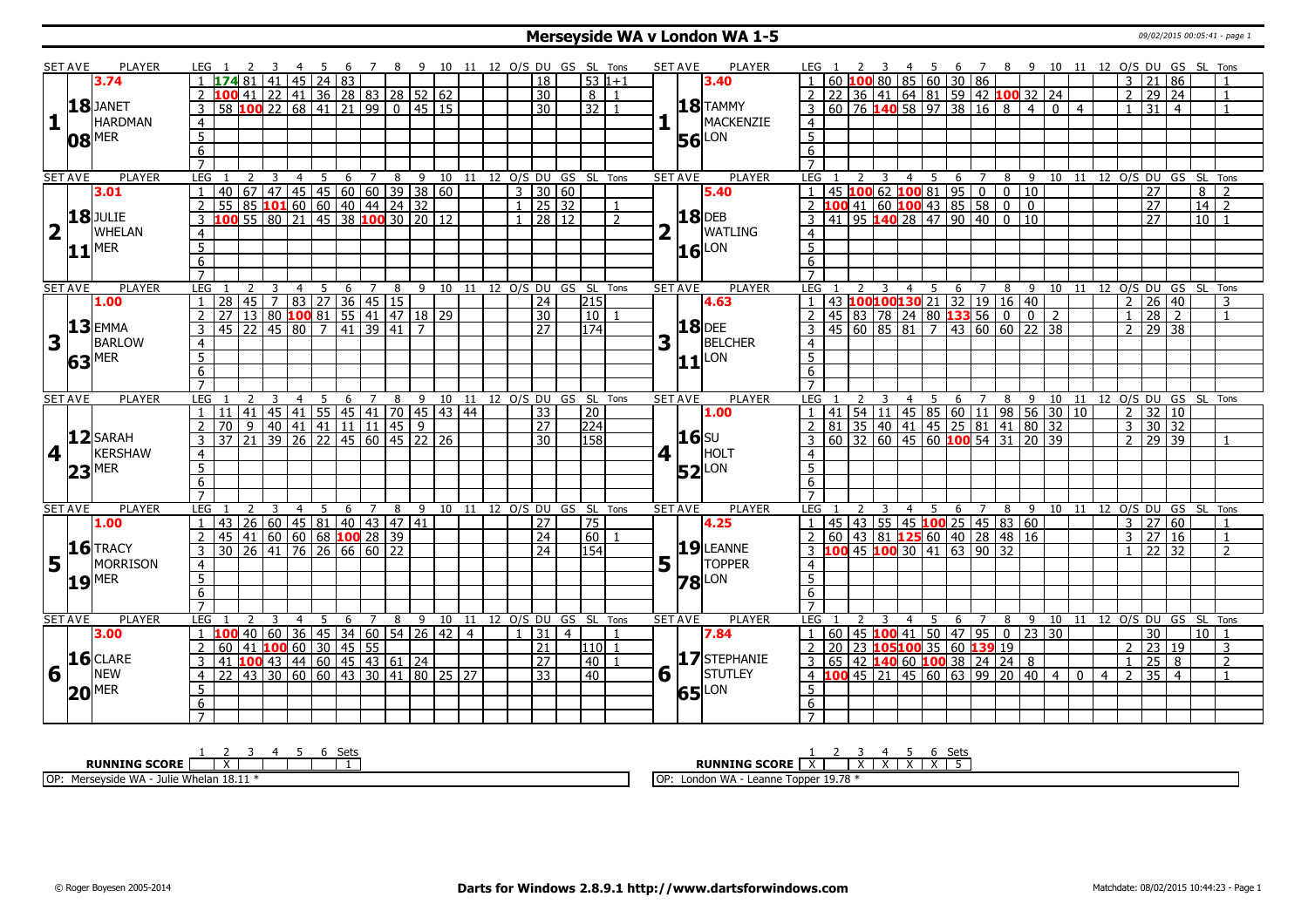# **Merseyside WA**

## **London WA**

| <b>PLAYER</b>         |  | <u>IW/LIWONILOST</u> | <b>AVE</b> |                   | <b>TAVE POINTS DARTS TONS TON+ 180</b> |      |  |         | <b>TONS PLAYER</b>       |      | lw/Llwonllost | <b>AVE</b> |      | TAVE  POINTS   DARTS   TONS   TON+   180 |     |    |     | TONS     |
|-----------------------|--|----------------------|------------|-------------------|----------------------------------------|------|--|---------|--------------------------|------|---------------|------------|------|------------------------------------------|-----|----|-----|----------|
| Janet Hardman         |  |                      | 18.08      | 3.74              | 1410                                   | 78 I |  | $3 + 1$ | Tammy Mackenzie          |      |               | 18.56      | .40  | 1503                                     | 81  |    |     | $3 + 0$  |
| Julie Whelan          |  |                      | 18.11      | 3.01.             | 1503                                   | 83   |  | $3 + C$ | Deb Watling              |      |               | 18.16      | 5.40 | 1471                                     | 81  |    |     |          |
| <b>Emma Barlow</b>    |  |                      | 13.63      | 1.00 <sup>1</sup> | 1104'                                  |      |  |         | Dee Belcher              |      |               | 18.1       | 4.63 | 1503                                     | 83  |    | 0 I | $4 + 0$  |
| <b>Sarah Kershaw</b>  |  |                      | $\sim$     | 0.00              | 1101                                   | 90 I |  | $0+0$   | <b>Su Holt</b>           |      |               | 16.52      | 1.00 | 1503                                     | 91  |    | 01  |          |
| <b>Tracy Morrison</b> |  |                      |            | .00'              | 1214                                   |      |  |         | Leanne Topper            |      |               | 19.78      | .25  | 1503                                     | 76  |    | ΩL  | $4 + 0$  |
| <b>Clare New</b>      |  |                      | 16.20'     | 3.00 <sub>1</sub> | 1814                                   | 112  |  | $3+$    | <b>Stephanie Stutley</b> |      |               | 17.65      | .84  | 1994                                     | 113 |    |     |          |
| <b>TOTALS</b>         |  | 15                   | 15.701     |                   | 8146                                   | 519  |  | 11+:    | <b>ITOTALS</b>           | ن نه |               | 18.05      |      | 9477                                     | 525 | 21 |     | $24 + 0$ |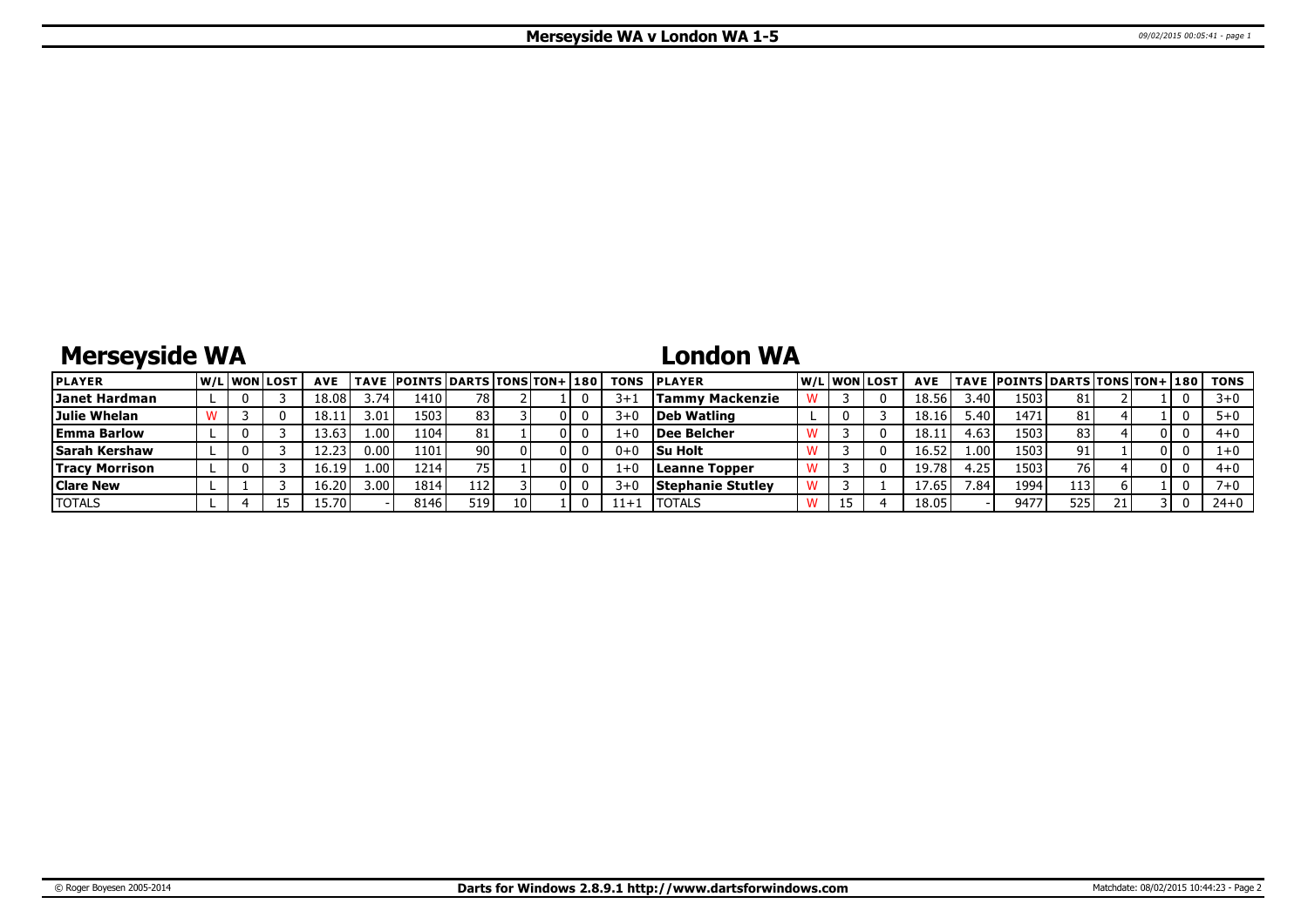#### **Merseyside MB v London MB 9-3** 09/02/2015 00:06:17 - page 1

|                         | <b>SET AVE</b> | <b>PLAYER</b>       | LEG 1               |                                                                      |                                                                                                                                                                                                                                                    |                    |                |   |   |             |   | 3  4  5  6  7  8  9  10  11  12  O/S  DU  GS  SL  Tons |  |                |                                 |          |                |     | <b>SET AVE</b> | PLAYER                     | LEG 1            |                                                                                             |   |                | 4 5 6 7 8 9 10 11 12 O/S DU GS SL Tons |   |                |                |     |                                        |    |                |                     |       |                |                                |  |
|-------------------------|----------------|---------------------|---------------------|----------------------------------------------------------------------|----------------------------------------------------------------------------------------------------------------------------------------------------------------------------------------------------------------------------------------------------|--------------------|----------------|---|---|-------------|---|--------------------------------------------------------|--|----------------|---------------------------------|----------|----------------|-----|----------------|----------------------------|------------------|---------------------------------------------------------------------------------------------|---|----------------|----------------------------------------|---|----------------|----------------|-----|----------------------------------------|----|----------------|---------------------|-------|----------------|--------------------------------|--|
|                         |                | 6.15                |                     | -40 li                                                               | LOO <mark>100</mark> 85   45   45   61   25                                                                                                                                                                                                        |                    |                |   |   |             |   |                                                        |  |                | $3 \mid 24 \mid 25$             |          | $\mathcal{P}$  |     |                | 3.59                       |                  |                                                                                             |   |                | $.00123$ 43 45 65 50 16                |   |                |                |     |                                        |    |                | 24                  |       | $\overline{4}$ |                                |  |
|                         |                |                     |                     | 59   54   135   68   85   86   12   0                                |                                                                                                                                                                                                                                                    |                    |                |   |   |             | 2 |                                                        |  | $\overline{2}$ | 26 2                            |          | $\mathbf{1}$   |     |                |                            |                  | 95                                                                                          |   |                | $ 30 $ 59 <b>136</b> 30   57   54   35 |   |                |                |     |                                        |    |                | 24                  |       | 5 <sup>1</sup> |                                |  |
|                         |                | $22$ DAN            |                     | 45 100 180 80 56 40                                                  |                                                                                                                                                                                                                                                    |                    |                |   |   |             |   |                                                        |  |                | 3   18   40                     |          | $2 + 1$        |     |                | $19$ STEVE                 |                  | $59 \mid 38 \mid 42 \mid 45 \mid 60 \mid 80$                                                |   |                |                                        |   |                |                |     |                                        |    |                | 18                  |       | 177            |                                |  |
| $\mathbf{1}$            |                | <b>NUTTIE</b>       | $\overline{4}$      |                                                                      |                                                                                                                                                                                                                                                    |                    |                |   |   |             |   |                                                        |  |                |                                 |          |                |     |                | <b>IDAY</b>                | $\overline{4}$   |                                                                                             |   |                |                                        |   |                |                |     |                                        |    |                |                     |       |                |                                |  |
|                         |                |                     |                     |                                                                      |                                                                                                                                                                                                                                                    |                    |                |   |   |             |   |                                                        |  |                |                                 |          |                |     |                |                            |                  |                                                                                             |   |                |                                        |   |                |                |     |                                        |    |                |                     |       |                |                                |  |
|                         |                | $10^{MER}$          | $\overline{5}$      |                                                                      |                                                                                                                                                                                                                                                    |                    |                |   |   |             |   |                                                        |  |                |                                 |          |                |     |                | $95$ <sup>LON</sup>        | $\overline{5}$   |                                                                                             |   |                |                                        |   |                |                |     |                                        |    |                |                     |       |                |                                |  |
|                         |                |                     | $6\overline{6}$     |                                                                      |                                                                                                                                                                                                                                                    |                    |                |   |   |             |   |                                                        |  |                |                                 |          |                |     |                |                            | 6                |                                                                                             |   |                |                                        |   |                |                |     |                                        |    |                |                     |       |                |                                |  |
|                         |                |                     | $\overline{7}$      |                                                                      |                                                                                                                                                                                                                                                    |                    |                |   |   |             |   |                                                        |  |                |                                 |          |                |     |                |                            | $\overline{7}$   |                                                                                             |   |                |                                        |   |                |                |     |                                        |    |                |                     |       |                |                                |  |
|                         | <b>SET AVE</b> | <b>PLAYER</b>       | <b>LEG</b>          | 2                                                                    | 3                                                                                                                                                                                                                                                  | $\overline{4}$     | $\overline{5}$ |   |   |             |   | 6 7 8 9 10 11 12 0/S DU GS SL Tons                     |  |                |                                 |          |                |     | <b>SET AVE</b> | <b>PLAYER</b>              | LEG              |                                                                                             | 3 |                | 4 5 6 7                                |   |                |                |     |                                        |    |                |                     |       |                | 8 9 10 11 12 0/S DU GS SL Tons |  |
|                         |                | 5.00                | 1                   | 85                                                                   | $\begin{array}{ c c c c c c c c c c c } \hline c_0 & 60 & 60 & 41 & \textbf{100} & 43 & 52 & 40 & 0 & 20 \\ \hline \textbf{100} & 85 & 60 & 60 & 49 & 52 & \\ \hline \textbf{100} & 30 & 80 & \textbf{100} & \textbf{100} & 34 & 32 & \end{array}$ |                    |                |   |   |             |   |                                                        |  |                | $2$   29   20                   |          | $\mathbf{1}$   |     |                | 2.40                       | $\mathbf{1}$     | 1 60 80 30 85 81 60 67 22 8<br>60 60 83 26 60 <b>140</b> 40<br>60 85 45 70 <b>100</b> 89 39 |   |                |                                        |   |                |                |     |                                        |    |                | $\overline{27}$     |       | 8              |                                |  |
|                         |                |                     | $\overline{2}$      | 95                                                                   |                                                                                                                                                                                                                                                    |                    |                |   |   |             |   |                                                        |  |                | $\frac{1}{2}$ 20 $\frac{1}{52}$ |          | $\mathbf{1}$   |     |                |                            | $\overline{2}$   |                                                                                             |   |                |                                        |   |                |                |     |                                        |    |                | 21                  |       |                | 32 1                           |  |
|                         |                | $21$ JASON          | 3                   | 25                                                                   |                                                                                                                                                                                                                                                    |                    |                |   |   |             |   |                                                        |  |                | $1 \overline{22} \overline{32}$ |          | 3              |     |                | $21$ WAYNE                 | $\overline{3}$   |                                                                                             |   |                |                                        |   |                |                |     |                                        |    |                | $\overline{21}$     |       | 13             |                                |  |
| $\overline{\mathbf{2}}$ | $\mathbf{L}$   | POVAH               | 4                   |                                                                      |                                                                                                                                                                                                                                                    |                    |                |   |   |             |   |                                                        |  |                |                                 |          |                |     | $\mathbf{L}$   | LIVETT                     | $\overline{4}$   |                                                                                             |   |                |                                        |   |                |                |     |                                        |    |                |                     |       |                |                                |  |
|                         |                | $17$ <sup>MER</sup> | $\overline{5}$      |                                                                      |                                                                                                                                                                                                                                                    |                    |                |   |   |             |   |                                                        |  |                |                                 |          |                |     |                | $01$ <sup>LON</sup>        | $\overline{5}$   |                                                                                             |   |                |                                        |   |                |                |     |                                        |    |                |                     |       |                |                                |  |
|                         |                |                     | 6                   |                                                                      |                                                                                                                                                                                                                                                    |                    |                |   |   |             |   |                                                        |  |                |                                 |          |                |     |                |                            | 6                |                                                                                             |   |                |                                        |   |                |                |     |                                        |    |                |                     |       |                |                                |  |
|                         |                |                     | $\overline{7}$      |                                                                      |                                                                                                                                                                                                                                                    |                    |                |   |   |             |   |                                                        |  |                |                                 |          |                |     |                |                            | $\overline{7}$   |                                                                                             |   |                |                                        |   |                |                |     |                                        |    |                |                     |       |                |                                |  |
|                         | <b>SET AVE</b> | <b>PLAYER</b>       | LEG                 |                                                                      |                                                                                                                                                                                                                                                    | $\overline{4}$     | 5              | 6 |   | $7^{\circ}$ | 8 | 9 10 11 12 O/S DU GS SL Tons                           |  |                |                                 |          |                |     | <b>SET AVE</b> | <b>PLAYER</b>              | LEG              |                                                                                             |   | $\overline{4}$ | 5                                      | 6 | $\overline{7}$ |                | 8 9 | 10                                     | 11 |                |                     |       |                | 12 O/S DU GS SL Tons           |  |
|                         |                | 8.26                |                     | 140                                                                  | 50 180 28 71 0                                                                                                                                                                                                                                     |                    |                |   |   |             |   |                                                        |  |                | 18                              | $32 2+1$ |                |     |                | 5.15                       | $\overline{1}$   | 35 59 45 100100 57 5                                                                        |   |                |                                        |   |                |                |     |                                        |    | $\overline{2}$ | 20                  | -5    |                | 3                              |  |
|                         |                |                     | 2                   | 30 100 98 59 100 43 55                                               |                                                                                                                                                                                                                                                    |                    |                |   |   |             |   |                                                        |  |                | $\overline{21}$                 | $16$   2 |                |     |                |                            | 2                | 58 85 95 99 34 94 36                                                                        |   |                |                                        |   |                |                |     |                                        |    |                | $2 \mid 20 \mid 36$ |       |                |                                |  |
|                         |                | $26$ MARK           | 3                   | 85 85 101 100 105                                                    |                                                                                                                                                                                                                                                    |                    |                |   |   |             |   |                                                        |  |                | $\overline{15}$                 | 25 3     |                |     |                | $25$ SCOTT                 | $\overline{3}$   | $81 \ 60 \ 60 \ 60 \ 180 \ 60$                                                              |   |                |                                        |   |                |                |     |                                        |    |                | 3   18   60         |       |                | $1 + 1$                        |  |
| 3                       |                | O'FLAHERTY          |                     |                                                                      |                                                                                                                                                                                                                                                    |                    |                |   |   |             |   |                                                        |  |                |                                 |          |                | 3   | H.             | ARTISS                     |                  |                                                                                             |   |                |                                        |   |                |                |     |                                        |    |                |                     |       |                |                                |  |
|                         |                |                     | $\overline{4}$      |                                                                      |                                                                                                                                                                                                                                                    |                    |                |   |   |             |   |                                                        |  |                |                                 |          |                |     |                |                            | $\overline{4}$   |                                                                                             |   |                |                                        |   |                |                |     |                                        |    |                |                     |       |                |                                |  |
|                         |                | <b>48 MER</b>       | $\overline{5}$      |                                                                      |                                                                                                                                                                                                                                                    |                    |                |   |   |             |   |                                                        |  |                |                                 |          |                |     |                | $91$ $LON$                 | $\overline{5}$   |                                                                                             |   |                |                                        |   |                |                |     |                                        |    |                |                     |       |                |                                |  |
|                         |                |                     | 6                   |                                                                      |                                                                                                                                                                                                                                                    |                    |                |   |   |             |   |                                                        |  |                |                                 |          |                |     |                |                            | 6                |                                                                                             |   |                |                                        |   |                |                |     |                                        |    |                |                     |       |                |                                |  |
|                         |                |                     | $\overline{7}$      |                                                                      |                                                                                                                                                                                                                                                    |                    |                |   |   |             |   |                                                        |  |                |                                 |          |                |     |                |                            |                  |                                                                                             |   |                |                                        |   |                |                |     |                                        |    |                |                     |       |                |                                |  |
|                         |                |                     |                     |                                                                      |                                                                                                                                                                                                                                                    |                    |                |   |   |             |   |                                                        |  |                |                                 |          |                |     | <b>SET AVE</b> | <b>PLAYER</b>              | LEG              |                                                                                             |   |                |                                        |   |                |                |     |                                        |    |                |                     |       |                |                                |  |
|                         | <b>SET AVE</b> | <b>PLAYER</b>       | LEG                 |                                                                      |                                                                                                                                                                                                                                                    | $\overline{4}$     | 5              |   |   |             |   | 6 7 8 9 10 11 12 O/S DU GS SL Tons                     |  |                |                                 |          |                |     |                |                            |                  |                                                                                             |   |                |                                        |   |                |                |     | 4 5 6 7 8 9 10 11 12 O/S DU GS SL Tons |    |                |                     |       |                |                                |  |
|                         |                | 4.40                |                     | $22 \mid 21 \mid 85 \mid 60 \mid 55 \mid 60 \mid 98 \mid 60 \mid 40$ |                                                                                                                                                                                                                                                    |                    |                |   |   |             |   |                                                        |  |                | $2 \mid 26 \mid 40$             |          |                |     |                | 3.40                       |                  | $100$ 45 40 60 27 59 60 52                                                                  |   |                |                                        |   |                |                |     |                                        |    |                | 24                  |       | 58             |                                |  |
|                         |                |                     |                     | 140 60 100 85 55 27 2 32                                             |                                                                                                                                                                                                                                                    |                    |                |   |   |             |   |                                                        |  |                | $1 \vert 22 \vert 32$           |          | $\mathcal{L}$  |     |                |                            | $\overline{2}$   | 60 140 24 43 100 58 72 0                                                                    |   |                |                                        |   |                |                |     |                                        |    |                | 24                  |       | $\overline{4}$ | $\overline{2}$                 |  |
|                         |                | $19$ MIKE           | 3                   | 60                                                                   | 60  60  81 <b> 100 100</b>   35   3   0   2                                                                                                                                                                                                        |                    |                |   |   |             |   |                                                        |  |                | 712977                          |          | $\mathcal{D}$  |     |                | $19$ <b>KEVIN</b>          | 3                | 26 31 60 97 78 98 79 0 24                                                                   |   |                |                                        |   |                |                |     |                                        |    |                | 27                  |       | 8              |                                |  |
|                         | 4 <sup>1</sup> | ADDISON             | $\overline{4}$      |                                                                      |                                                                                                                                                                                                                                                    |                    |                |   |   |             |   |                                                        |  |                |                                 |          |                | $4$ |                | REID                       | $\overline{4}$   |                                                                                             |   |                |                                        |   |                |                |     |                                        |    |                |                     |       |                |                                |  |
|                         |                |                     | $\overline{5}$      |                                                                      |                                                                                                                                                                                                                                                    |                    |                |   |   |             |   |                                                        |  |                |                                 |          |                |     |                |                            | $5\overline{)}$  |                                                                                             |   |                |                                        |   |                |                |     |                                        |    |                |                     |       |                |                                |  |
|                         |                | $52$ <sup>MER</sup> | $6\overline{6}$     |                                                                      |                                                                                                                                                                                                                                                    |                    |                |   |   |             |   |                                                        |  |                |                                 |          |                |     |                | $ 11 $ LON                 | 6                |                                                                                             |   |                |                                        |   |                |                |     |                                        |    |                |                     |       |                |                                |  |
|                         |                |                     | $\overline{7}$      |                                                                      |                                                                                                                                                                                                                                                    |                    |                |   |   |             |   |                                                        |  |                |                                 |          |                |     |                |                            | $\overline{7}$   |                                                                                             |   |                |                                        |   |                |                |     |                                        |    |                |                     |       |                |                                |  |
|                         | <b>SET AVE</b> | PLAYER              | LEG                 |                                                                      |                                                                                                                                                                                                                                                    | $\overline{4}$     | -5             | 6 |   | 7 8         |   | 9 10 11 12 O/S DU GS SL Tons                           |  |                |                                 |          |                |     | <b>SET AVE</b> | PLAYER                     | LEG              |                                                                                             |   | $\overline{4}$ | - 5                                    | 6 | $\overline{7}$ | 8 <sup>9</sup> |     |                                        |    |                |                     |       |                | 10 11 12 O/S DU GS SL Tons     |  |
|                         |                | 3.47                | $\overline{1}$      | 66<br> 21                                                            |                                                                                                                                                                                                                                                    | 57 26 59 80 25 129 |                |   |   |             |   |                                                        |  |                | $\overline{24}$                 | 38 1     |                |     |                | 3.89                       | -1               | 57   55   40   60   59 <b>135</b> 35   40   20                                              |   |                |                                        |   |                |                |     |                                        |    |                | $2 \mid 26 \mid 20$ |       |                |                                |  |
|                         |                |                     | $\overline{2}$      | 25                                                                   | 41 43 73 100 21 118                                                                                                                                                                                                                                |                    |                |   |   |             |   |                                                        |  |                | $\overline{21}$                 | 80       | $\overline{2}$ |     |                |                            | 2                | 28 85 80 87 125 56 40                                                                       |   |                |                                        |   |                |                |     |                                        |    | 1 <sup>1</sup> |                     | 19 40 |                | $\overline{1}$                 |  |
|                         |                | $19$ $ALAN$         | 3                   |                                                                      |                                                                                                                                                                                                                                                    |                    |                |   |   |             |   |                                                        |  |                | $\overline{18}$                 |          |                |     |                |                            | $\overline{3}$   |                                                                                             |   |                |                                        |   |                |                |     |                                        |    |                | $2 \mid 20 \mid 43$ |       |                |                                |  |
|                         | $\mathbf{L}$   |                     |                     | 59   60   40   94   58   30                                          |                                                                                                                                                                                                                                                    |                    |                |   |   |             |   |                                                        |  |                |                                 | 160      |                |     |                | 23 BRADLEY                 |                  | 30   55   81   80   83 129 43                                                               |   |                |                                        |   |                |                |     |                                        |    |                |                     |       |                |                                |  |
| 5                       |                | KILROE              | 4                   |                                                                      |                                                                                                                                                                                                                                                    |                    |                |   |   |             |   |                                                        |  |                |                                 |          |                |     |                | $5$ $\overline{1}$ TURRELL | $\overline{4}$   |                                                                                             |   |                |                                        |   |                |                |     |                                        |    |                |                     |       |                |                                |  |
|                         |                | 44 <sup>MER</sup>   | 5                   |                                                                      |                                                                                                                                                                                                                                                    |                    |                |   |   |             |   |                                                        |  |                |                                 |          |                |     |                | $12$ <sup>LON</sup>        | 5                |                                                                                             |   |                |                                        |   |                |                |     |                                        |    |                |                     |       |                |                                |  |
|                         |                |                     | 6                   |                                                                      |                                                                                                                                                                                                                                                    |                    |                |   |   |             |   |                                                        |  |                |                                 |          |                |     |                |                            | 6                |                                                                                             |   |                |                                        |   |                |                |     |                                        |    |                |                     |       |                |                                |  |
|                         |                |                     | $\overline{7}$      |                                                                      |                                                                                                                                                                                                                                                    |                    |                |   |   |             |   |                                                        |  |                |                                 |          |                |     |                |                            | $\overline{7}$   |                                                                                             |   |                |                                        |   |                |                |     |                                        |    |                |                     |       |                |                                |  |
|                         | <b>SET AVE</b> | PLAYER              | LEG                 |                                                                      |                                                                                                                                                                                                                                                    | $\overline{4}$     | -5             | 6 | 7 |             |   | 8 9 10 11 12 O/S DU GS SL Tons                         |  |                |                                 |          |                |     | <b>SET AVE</b> | <b>PLAYER</b>              | LEG <sub>1</sub> |                                                                                             | 3 | 4              | 5 6                                    |   | $\overline{7}$ |                |     |                                        |    |                |                     |       |                | 8 9 10 11 12 0/S DU GS SL Tons |  |
|                         |                | 5.80                | $\cdot$ 1 $\cdot$   | 60<br>100                                                            |                                                                                                                                                                                                                                                    | 42 60 61 94 84     |                |   |   |             |   |                                                        |  |                | 3   21   84                     |          | $\mathbf{1}$   |     |                | 9.90                       | 1                | 30                                                                                          |   |                | 45 100125121 8                         |   |                |                |     |                                        |    |                | 18                  |       |                | 72 3                           |  |
|                         |                |                     | $\overline{2}$      | $60$ 140 45 60 60 60 68                                              |                                                                                                                                                                                                                                                    |                    |                |   |   |             |   |                                                        |  |                | $\overline{21}$                 | 8        | $\mathbf{1}$   |     |                |                            | <sup>2</sup>     | 92                                                                                          |   |                | 60   100   100   64   45   20   20     |   |                |                |     |                                        |    | $\mathcal{P}$  | $\overline{23}$     | 20    |                | 2                              |  |
|                         |                | $24$ MIKE           | 3                   | 66   26   60   85 <b>140</b>   28   56   40                          |                                                                                                                                                                                                                                                    |                    |                |   |   |             |   |                                                        |  |                | $1 \mid 22 \mid 40$             |          | $\overline{1}$ |     |                | 23 STUART                  |                  | 3 <b>125</b> 95 44 28 44 45 60                                                              |   |                |                                        |   |                |                |     |                                        |    |                | 21                  |       |                | 60   1                         |  |
| 6                       | H              | SPRATT              | $\overline{4}$      | 60 81 100 80 100 80                                                  |                                                                                                                                                                                                                                                    |                    |                |   |   |             |   |                                                        |  |                | 3   18   80                     |          | $\mathcal{P}$  |     | 6 1            | PATT                       | $\overline{4}$   | 45 100 60 45 100119                                                                         |   |                |                                        |   |                |                |     |                                        |    |                | $\overline{18}$     |       |                | $32 \mid 3$                    |  |
|                         |                |                     | 5                   |                                                                      |                                                                                                                                                                                                                                                    |                    |                |   |   |             |   |                                                        |  |                |                                 |          |                |     |                |                            | $\overline{5}$   |                                                                                             |   |                |                                        |   |                |                |     |                                        |    |                |                     |       |                |                                |  |
|                         |                | $34$ <sup>MER</sup> | 6<br>$\overline{7}$ |                                                                      |                                                                                                                                                                                                                                                    |                    |                |   |   |             |   |                                                        |  |                |                                 |          |                |     |                | <b>00</b> LON              | 6                |                                                                                             |   |                |                                        |   |                |                |     |                                        |    |                |                     |       |                |                                |  |

**RUNNING SCORE**  $\begin{array}{|c|c|c|c|c|}\n\hline\n & 2 & 3 & 4 & 5 & 6 & \text{Sets} \\
\hline\n\end{array}$ 

**RUNNING SCORE** 1 2 3 X 4 5 X 6 Sets 2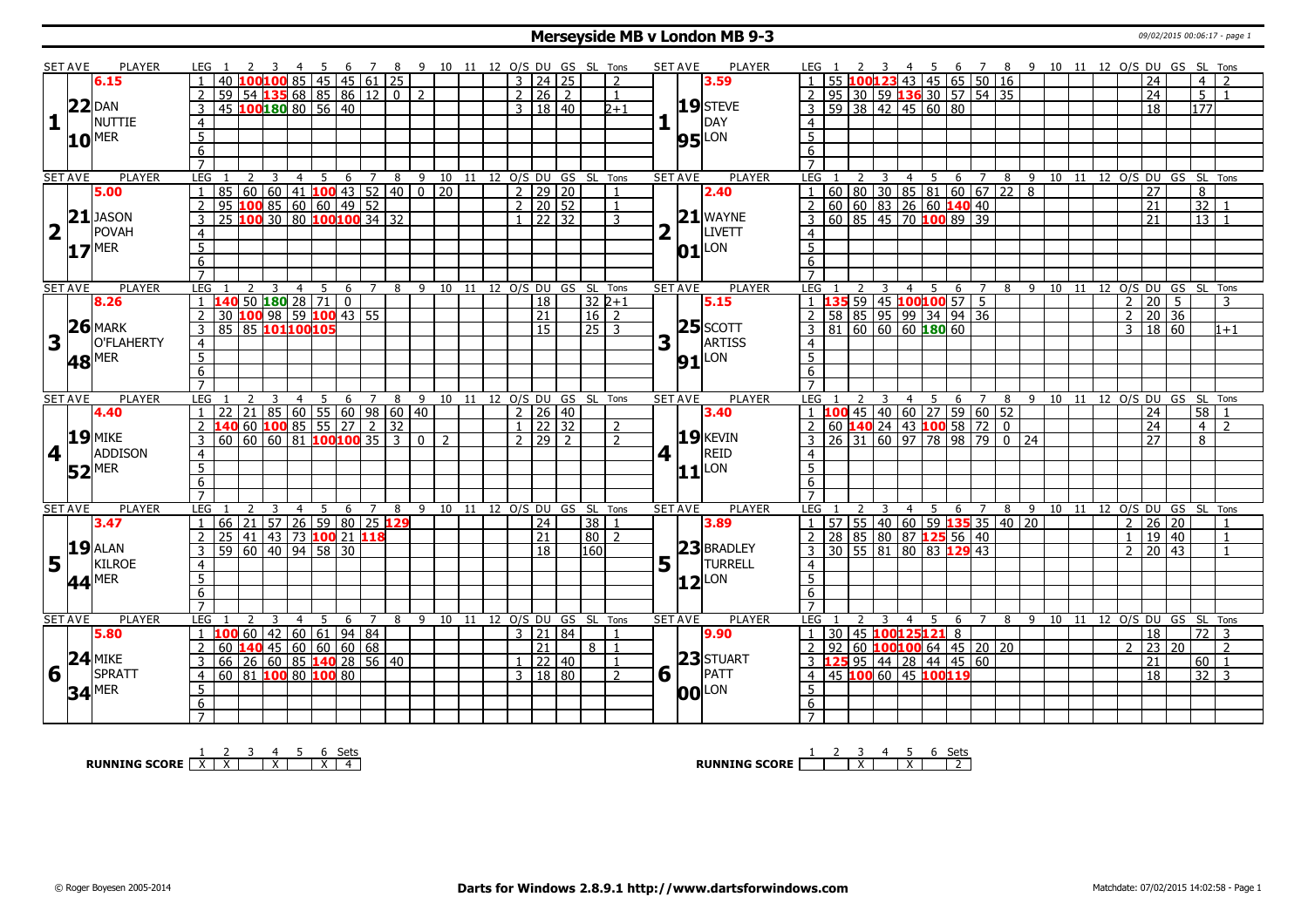#### **Merseyside MB v London MB 9-3** 09/02/2015 00:06:17 - page 2

|                                                 | SET AVE        | <b>PLAYER</b>       | LEG 1                                                                               |                     |                                      |                |   |     |                |     |              |                          |                | 6 7 8 9 10 11 12 O/S DU GS SL Tons |                |             | <b>SET AVE</b> | <b>PLAYER</b>   | LEG 1               |                 |                |                |                              |                       |                                                                               | 6 7 8 9 10 11 12 O/S DU GS SL Tons                                    |     |                                |  |                |                 |                            |                 |                |
|-------------------------------------------------|----------------|---------------------|-------------------------------------------------------------------------------------|---------------------|--------------------------------------|----------------|---|-----|----------------|-----|--------------|--------------------------|----------------|------------------------------------|----------------|-------------|----------------|-----------------|---------------------|-----------------|----------------|----------------|------------------------------|-----------------------|-------------------------------------------------------------------------------|-----------------------------------------------------------------------|-----|--------------------------------|--|----------------|-----------------|----------------------------|-----------------|----------------|
|                                                 |                | 10.89               | 81                                                                                  |                     | 82   85   99   54                    |                |   |     |                |     |              | $2 \mid 17 \mid 54$      |                |                                    | $\mathbf{1}$   |             |                | 6.61            | $\blacksquare$      |                 |                |                |                              |                       | $140$ $\overline{)45}$ $\overline{)70}$ $\overline{)100}$ 60 $\overline{)58}$ |                                                                       |     |                                |  |                | 18              |                            | $ 128 $ 1       |                |
|                                                 |                |                     | $\overline{2}$                                                                      |                     | 45 45 60 45 22 137 10                |                |   |     |                |     |              | $\overline{24}$          |                | 2 <sup>1</sup>                     | $\overline{2}$ |             |                |                 |                     |                 |                |                |                              |                       |                                                                               | 26 45 140100 81 41 36 32                                              |     |                                |  |                | 23              | 32                         |                 | $\mathcal{P}$  |
|                                                 |                | $26$ PHILIP         | 140 60 41 60 100 60 40                                                              |                     |                                      |                |   |     |                |     |              | $3 \mid 21 \mid 40$      |                |                                    | $\overline{2}$ |             |                | $22$ JASON      |                     |                 |                |                |                              |                       |                                                                               | $3$ 55 100 60 98 85 55 28                                             |     |                                |  |                | $\overline{21}$ |                            | $\overline{20}$ | $\overline{1}$ |
| $\overline{\mathbf{z}}$                         |                | <b>BENNETT</b>      | 100100100177 24<br>$\overline{4}$                                                   |                     |                                      |                |   |     |                |     |              | 2   14   24              |                |                                    | $4 + 1$        |             |                | MORTIMER        |                     |                 |                |                | $4 \overline{)41}$ 10012145  |                       |                                                                               |                                                                       |     |                                |  |                | 12              |                            | 194 2           |                |
|                                                 |                | $34$ <sup>MER</sup> | 5                                                                                   |                     |                                      |                |   |     |                |     |              |                          |                |                                    |                |             |                | LON             | 5                   |                 |                |                |                              |                       |                                                                               |                                                                       |     |                                |  |                |                 |                            |                 |                |
|                                                 |                |                     | 6                                                                                   |                     |                                      |                |   |     |                |     |              |                          |                |                                    |                |             | <b>46</b>      |                 | 6                   |                 |                |                |                              |                       |                                                                               |                                                                       |     |                                |  |                |                 |                            |                 |                |
|                                                 |                |                     | $\overline{7}$                                                                      |                     |                                      |                |   |     |                |     |              |                          |                |                                    |                |             |                |                 | $\overline{7}$      |                 |                |                |                              |                       |                                                                               |                                                                       |     |                                |  |                |                 |                            |                 |                |
|                                                 | <b>SET AVE</b> | PLAYER              | LEG<br>$\overline{2}$                                                               | 3<br>$\overline{4}$ | 5<br>6                               | 7              | 8 |     |                |     |              |                          |                | 9 10 11 12 O/S DU GS SL Tons       |                |             | <b>SET AVE</b> | <b>PLAYER</b>   | <b>LEG</b>          |                 | 2              | 3              |                              | - 5<br>$\overline{4}$ | 6                                                                             | $\overline{z}$                                                        |     | 8 9 10 11 12 O/S DU GS SL Tons |  |                |                 |                            |                 |                |
|                                                 |                | 12.97               | $\overline{26}$                                                                     |                     | 60 <b>100 100</b> 81 40 54 30 6      |                |   |     |                |     |              | $\overline{27}$          |                | $\overline{4}$                     | $\overline{z}$ |             |                | 10.40           | $\overline{1}$      | $\overline{76}$ |                |                |                              |                       |                                                                               | 60   85   <mark>100 100</mark> 40   30   5   5                        |     |                                |  | 3              | $\overline{27}$ | -5                         |                 | $\overline{z}$ |
|                                                 |                |                     | $140$ 96 45 41<br>$\overline{2}$<br>45                                              |                     |                                      |                |   |     |                |     |              | 15                       |                | 134 1                              |                |             |                |                 | $\overline{2}$      |                 |                |                |                              |                       | 55 70 100 95 100 81                                                           |                                                                       |     |                                |  | 3              |                 | 18 81                      |                 | $\overline{2}$ |
|                                                 |                | $26$ PETER          | 3180 45 55 86 12<br>$\mathbf{3}$                                                    |                     |                                      |                |   |     |                |     |              | 16 12                    |                |                                    | $2 + 1$        |             |                | $23$ DANIEL     |                     |                 |                |                | 3 85 140 100 70 66           |                       |                                                                               |                                                                       |     |                                |  |                | $\overline{15}$ |                            | 40              | $\overline{2}$ |
| $\overline{\mathbf{8}}$ $\overline{\mathbf{1}}$ |                | <b>HARNICK</b>      | 100 95 140134 32<br>$\overline{4}$                                                  |                     |                                      |                |   |     |                |     |              | $1 \mid 13 \mid 32$      |                |                                    | $\overline{3}$ | $8\sqrt{1}$ |                | FAULKNER        |                     |                 |                |                | 4   40   100   100   55   40 |                       |                                                                               |                                                                       |     |                                |  |                | $\overline{15}$ |                            | $166$ 2         |                |
|                                                 |                |                     | 60 45 140 140 60 56<br>5 <sup>5</sup>                                               |                     |                                      |                |   |     |                |     |              | 2 17 56                  |                |                                    | $\overline{2}$ |             |                | LON             |                     |                 |                |                | $5\,$ 100 30 60 100 60       |                       |                                                                               |                                                                       |     |                                |  |                | 15              |                            | $151$ 2         |                |
|                                                 |                | 90 <sup>MER</sup>   | 6                                                                                   |                     |                                      |                |   |     |                |     |              |                          |                |                                    |                |             | 87             |                 | 6                   |                 |                |                |                              |                       |                                                                               |                                                                       |     |                                |  |                |                 |                            |                 |                |
|                                                 |                |                     | $\overline{7}$                                                                      |                     |                                      |                |   |     |                |     |              |                          |                |                                    |                |             |                |                 |                     |                 |                |                |                              |                       |                                                                               |                                                                       |     |                                |  |                |                 |                            |                 |                |
|                                                 | <b>SET AVE</b> | <b>PLAYER</b>       | LEG <sub>1</sub>                                                                    | -3<br>4             | 5                                    |                |   |     |                |     |              |                          |                | 6 7 8 9 10 11 12 0/S DU GS SL Tons |                |             | <b>SET AVE</b> | <b>PLAYER</b>   | LEG <sub>1</sub>    |                 | $\overline{2}$ | $\overline{3}$ |                              |                       |                                                                               | 4 5 6 7 8 9 10 11 12 O/S DU GS SL Tons                                |     |                                |  |                |                 |                            |                 |                |
|                                                 |                | 5.21                | 100100 45 59 100 30<br>57                                                           |                     |                                      |                |   |     |                |     |              | $\overline{21}$          |                | $10\overline{3}$                   |                |             |                | 3.74            |                     |                 |                |                |                              |                       |                                                                               | 1 98 44 69 95 85 58 42 10                                             |     |                                |  | $\overline{1}$ |                 | 22 10                      |                 |                |
|                                                 |                |                     | 41 <b>121 100</b> 83 28 42 32                                                       |                     |                                      |                |   |     |                |     |              | 21                       |                | $\overline{54}$                    | $\overline{z}$ |             |                |                 |                     |                 |                |                |                              |                       |                                                                               | 2 134100140 55 52 0 20                                                |     |                                |  |                |                 | $19 \ 20$                  |                 | 3              |
|                                                 |                | $21$ BRIAN          | 83 24 43 45 81 66 83<br>$\overline{3}$                                              |                     |                                      |                |   |     |                |     |              | $\overline{21}$          |                | $\sqrt{76}$                        |                |             |                | $23$ DIOGO      |                     |                 |                |                |                              |                       |                                                                               | 3 57 42 94 43 95 94 60 16                                             |     |                                |  |                |                 | $2 \mid 23 \mid 16$        |                 |                |
| 9                                               |                | MCDONNELL           | $\overline{4}$                                                                      |                     |                                      |                |   |     |                |     |              |                          |                |                                    |                | $9\sqrt{1}$ |                | PORTELA         | $\overline{4}$      |                 |                |                |                              |                       |                                                                               |                                                                       |     |                                |  |                |                 |                            |                 |                |
|                                                 |                |                     | $\overline{5}$                                                                      |                     |                                      |                |   |     |                |     |              |                          |                |                                    |                |             |                |                 | $\overline{5}$      |                 |                |                |                              |                       |                                                                               |                                                                       |     |                                |  |                |                 |                            |                 |                |
|                                                 |                | $63$ <sup>MER</sup> | $\overline{6}$                                                                      |                     |                                      |                |   |     |                |     |              |                          |                |                                    |                |             |                | <b>48</b> LON   | $6\overline{}$      |                 |                |                |                              |                       |                                                                               |                                                                       |     |                                |  |                |                 |                            |                 |                |
|                                                 |                |                     | $\overline{7}$                                                                      |                     |                                      |                |   |     |                |     |              |                          |                |                                    |                |             |                |                 | $\overline{7}$      |                 |                |                |                              |                       |                                                                               |                                                                       |     |                                |  |                |                 |                            |                 |                |
|                                                 |                |                     |                                                                                     |                     |                                      |                |   |     |                |     |              |                          |                |                                    |                |             |                |                 |                     |                 |                |                |                              |                       |                                                                               |                                                                       |     |                                |  |                |                 |                            |                 |                |
|                                                 |                |                     |                                                                                     |                     |                                      |                |   |     |                |     |              |                          |                |                                    |                |             |                |                 |                     |                 |                |                |                              |                       |                                                                               |                                                                       |     |                                |  |                |                 |                            |                 |                |
|                                                 | <b>SET AVE</b> | <b>PLAYER</b>       | LEG                                                                                 | $\overline{4}$<br>3 | 5 6 7 8 9 10 11 12 O/S DU GS SL Tons |                |   |     |                |     |              |                          |                |                                    |                |             | <b>SET AVE</b> | <b>PLAYER</b>   | <b>LEG</b>          |                 |                | 3              |                              |                       |                                                                               | 4 5 6 7 8 9 10 11 12 O/S DU GS                                        |     |                                |  |                |                 |                            |                 | SL Tons        |
|                                                 |                | 5.05                | $145$ 60 <b>140</b> 49 52 26 56 40<br>$\mathbf{1}$<br>33                            |                     |                                      |                |   |     |                |     |              | $2 \mid 26 \mid 40$      |                |                                    |                |             |                | 1.21            |                     |                 |                |                |                              |                       |                                                                               | $1   40   81   83   78   41   60   58   50$                           |     |                                |  |                | 24              |                            | 10              |                |
|                                                 |                |                     | 2                                                                                   |                     | 59 55 140 81 31 35                   |                |   |     |                |     |              | $2 \times 120 \times 35$ |                |                                    | $\overline{2}$ |             |                |                 | $\overline{z}$      |                 |                |                |                              |                       |                                                                               | $144$ 60 43 45 45 92 41                                               |     |                                |  |                | 21              |                            | 131             |                |
|                                                 |                | $18$ JAMIE          | <b>125</b> 83 60 26 40 36 55 36 35 0 1<br>3                                         |                     |                                      |                |   |     |                | 4 I |              | $1 \vert 34 \vert 4$     |                |                                    |                |             |                | $17$ DANNY      |                     |                 |                |                |                              |                       |                                                                               | $\overline{3}$   97   45 <b>121</b> 43   95   80   6   0   12   0   0 |     |                                |  |                | 33 <sup>2</sup> |                            | 2 <sup>1</sup>  |                |
| <b>10</b> L                                     |                | <b>GREEN</b>        | $\overline{4}$                                                                      |                     |                                      |                |   |     |                |     |              |                          |                |                                    |                | (Q)         |                | WINMILL         | $\overline{4}$      |                 |                |                |                              |                       |                                                                               |                                                                       |     |                                |  |                |                 |                            |                 |                |
|                                                 |                | $79$ <sup>MER</sup> | $\overline{5}$                                                                      |                     |                                      |                |   |     |                |     |              |                          |                |                                    |                |             |                | <b>44</b> LON   | $\overline{5}$      |                 |                |                |                              |                       |                                                                               |                                                                       |     |                                |  |                |                 |                            |                 |                |
|                                                 |                |                     | $6\overline{6}$                                                                     |                     |                                      |                |   |     |                |     |              |                          |                |                                    |                |             |                |                 | 6                   |                 |                |                |                              |                       |                                                                               |                                                                       |     |                                |  |                |                 |                            |                 |                |
|                                                 |                |                     | $\overline{7}$                                                                      |                     |                                      |                |   |     |                |     |              |                          |                |                                    |                |             |                |                 | 7                   |                 |                |                |                              |                       |                                                                               |                                                                       |     |                                |  |                |                 |                            |                 |                |
|                                                 | <b>SET AVE</b> | <b>PLAYER</b>       | LEG                                                                                 |                     |                                      |                | 8 |     |                |     |              |                          |                | 9 10 11 12 O/S DU GS SL Tons       |                |             | <b>SET AVE</b> | <b>PLAYER</b>   | LEG                 |                 |                |                | 4                            |                       | 6                                                                             |                                                                       | 8 9 |                                |  |                |                 | 10 11 12 O/S DU GS SL Tons |                 |                |
|                                                 |                | 7.73                | 100 95 100 60 138 0 1                                                               |                     |                                      | $\overline{4}$ |   |     |                |     |              | 21                       |                | 4 3                                |                |             |                | 4.40            | $\overline{1}$      |                 |                |                |                              |                       |                                                                               | $ 83 95 60 59$ 100 56 32 16                                           |     |                                |  | 3              |                 | 24 16                      |                 |                |
|                                                 |                |                     | 81                                                                                  |                     | 60 60 41 55 78 76 42 0               |                |   | 4 I | $\overline{4}$ |     | $1 \mid 31$  |                          | $\overline{4}$ |                                    |                |             |                |                 | $\overline{2}$      |                 |                |                |                              |                       |                                                                               | 85 60 100 26 43 85 54 38 6                                            |     | $\mathbf{0}$                   |  |                | 30              |                            | $\overline{4}$  |                |
|                                                 |                | $21$ <b>KEVIN</b>   | 100 95 100 135 22 32<br>3<br>17                                                     |                     |                                      |                |   |     |                |     | $\mathbf{1}$ | 19 32                    |                |                                    | 3              |             | $19$ LEE       |                 |                     |                 |                |                |                              |                       |                                                                               | 3 100 58 95 26 52 58 27                                               |     |                                |  |                | 21              |                            | 85              |                |
| 11                                              |                | MCGRATH             | 60 81 26 100 60 94 80<br>$\overline{4}$                                             |                     |                                      |                |   |     |                |     |              | 2 20 80                  |                |                                    | $\overline{1}$ | 11          |                | <b>CLIFFORD</b> |                     |                 |                |                |                              |                       | $4 \overline{)43}$ 140 60 45 24 47                                            |                                                                       |     |                                |  |                | 18              |                            | $ 142 $ 1       |                |
|                                                 |                | $98$ <sup>MER</sup> | 5                                                                                   |                     |                                      |                |   |     |                |     |              |                          |                |                                    |                |             | 06             | LON             | 5 <sup>1</sup>      |                 |                |                |                              |                       |                                                                               |                                                                       |     |                                |  |                |                 |                            |                 |                |
|                                                 |                |                     | 6                                                                                   |                     |                                      |                |   |     |                |     |              |                          |                |                                    |                |             |                |                 | 6                   |                 |                |                |                              |                       |                                                                               |                                                                       |     |                                |  |                |                 |                            |                 |                |
|                                                 |                |                     | $\overline{7}$                                                                      |                     |                                      |                |   |     |                |     |              |                          |                |                                    |                |             |                |                 | $\overline{7}$      |                 |                |                |                              |                       |                                                                               |                                                                       |     |                                |  |                |                 |                            |                 |                |
|                                                 | <b>SET AVE</b> | PLAYER              | LEG                                                                                 | 3<br>4              | 5<br>6                               | $\overline{7}$ | 8 |     |                |     |              |                          |                | 9 10 11 12 O/S DU GS SL Tons       |                |             | <b>SET AVE</b> | <b>PLAYER</b>   | LEG                 |                 |                |                | $\overline{4}$               | - 5                   | - 6                                                                           | $\overline{7}$                                                        |     | 8 9 10 11 12 O/S DU GS SL Tons |  |                |                 |                            |                 |                |
|                                                 |                | 6.03                | $1 \vert 140 \vert 45 \vert 58 \vert 78 \vert 63 \vert 77 \vert 30 \vert 5 \vert 5$ |                     |                                      |                |   |     |                |     |              | $2$   26   5             |                |                                    | $\mathbf{1}$   |             |                | 6.25            |                     |                 |                |                |                              |                       |                                                                               | $1   60   43   26   24   100   125   40   67$                         |     |                                |  |                | 24              |                            | $16 \mid 2$     |                |
|                                                 |                |                     | 43 123100 39 40 32 30 35<br>$\overline{2}$<br>59                                    |                     |                                      |                |   |     |                |     |              | $2 \ 26 \ 35$            |                |                                    | 2              |             |                |                 | $\overline{2}$      |                 |                |                |                              |                       |                                                                               | $ 30 22 59$ 100 41 96 45 60 30                                        |     |                                |  |                | $\overline{27}$ |                            | 18              | $\overline{1}$ |
|                                                 |                | <b>20 PHIL</b>      | $\overline{3}$<br>45 140 45 99 100 33 39                                            |                     |                                      |                |   |     |                |     |              | $3 \mid 21 \mid 39$      |                |                                    | $\overline{2}$ |             |                | $21$ LIAM       | 3                   |                 |                |                |                              |                       | 40 100100 97 44 100                                                           |                                                                       |     |                                |  |                | $\overline{18}$ |                            | $20 \mid 3$     |                |
| 12 <sub>1</sub>                                 |                | LEGGE               | $\overline{4}$                                                                      |                     |                                      |                |   |     |                |     |              |                          |                |                                    |                |             |                | <b>CURRAN</b>   | $\overline{4}$      |                 |                |                |                              |                       |                                                                               |                                                                       |     |                                |  |                |                 |                            |                 |                |
|                                                 |                |                     | $\overline{5}$                                                                      |                     |                                      |                |   |     |                |     |              |                          |                |                                    |                |             |                | <b>00</b> LON   | $\overline{5}$      |                 |                |                |                              |                       |                                                                               |                                                                       |     |                                |  |                |                 |                            |                 |                |
|                                                 |                | <b>59 MER</b>       | 6                                                                                   |                     |                                      |                |   |     |                |     |              |                          |                |                                    |                |             |                |                 | 6<br>$\overline{7}$ |                 |                |                |                              |                       |                                                                               |                                                                       |     |                                |  |                |                 |                            |                 |                |

|                                                           | - ОТ<br>ししい                                                   |
|-----------------------------------------------------------|---------------------------------------------------------------|
| <b>RUNNING SCORE</b><br>$\ddot{\phantom{1}}$<br>$\lambda$ | <b>RUNNING SCORE</b><br>$\overline{\phantom{a}}$              |
| 26.90<br>$MB -$<br>ОP<br>Marcu.<br>Harnick<br>Datai       | 1 OF<br>$- - -$<br>London MB -<br>้ Artiss 25.9)<br>J - Scott |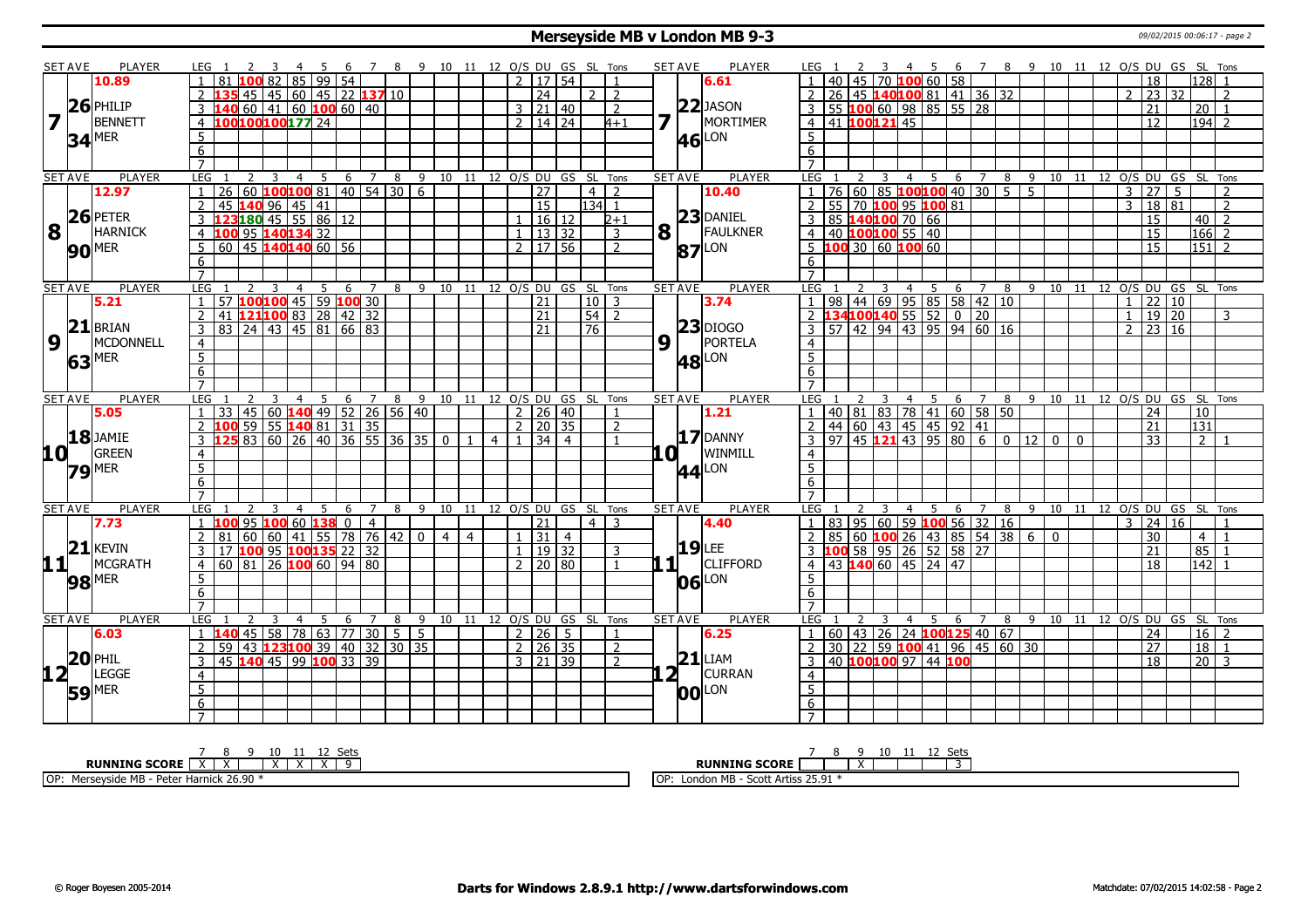# **Merseyside MB**

### **London MB**

| <b>PLAYER</b>          |  | lw/Llwonllost | <b>AVE</b> | <b>TAVE</b> | <b>POINTS DARTS TONS TON+180</b> |                 |    |  | <b>TONS</b> | <b>PLAYER</b>          |    | W/Liwonilost | <b>AVE</b> |       | TAVE POINTS DARTS TONS TON+ 180 |     |  | <b>TONS</b> |
|------------------------|--|---------------|------------|-------------|----------------------------------|-----------------|----|--|-------------|------------------------|----|--------------|------------|-------|---------------------------------|-----|--|-------------|
| Dan Nuttie             |  | 0             | 22.10      | 6.15        | 1503                             | 68              |    |  | $5 + 1$     | <b>Steve Dav</b>       |    |              | 19.95      | 3.59  | 1317                            | 66  |  | $3 + 0$     |
| <b>Jason Povah</b>     |  | $^{(1)}$      |            | 5.00        | 1503                             | 71              |    |  | $5 + C$     | Wavne Livett           |    |              | 21.01      | 2.40  | 1450 l                          | 69  |  | $2+0$       |
| <b>Mark O'Flaherty</b> |  |               | 26.48      | 8.26        | 1430                             | 54              |    |  | $7 + 1$     | <b>Scott Artiss</b>    |    |              | 25.91      | 5.15  | 1503                            | 58  |  | $4 + 1$     |
| Mike Addison           |  | 0             | 19.52      | 4.40        | 1503                             | 77              |    |  | $4 + C$     | Kevin Reid             |    |              | 19.1       | 3.40  | 1433                            | 75  |  | $3 + 0$     |
| Alan Kilroe            |  |               | 19.44      | 3.47        | 1225                             | 63              |    |  | $3 + C$     | <b>Bradley Turrell</b> |    |              | 23.1       | 3.89  | 1503                            | 65  |  | $3+0$       |
| <b>Mike Spratt</b>     |  |               | 24.34      | 5.80        | 1996 l                           | 82              |    |  | $5 + 0$     | <b>Stuart Patt</b>     |    |              | 23.00      | 9.90  | 1840                            | 80  |  | $9 + 0$     |
| <b>Philip Bennett</b>  |  |               | 26.34      | 12.66       | 2002                             | 76 <sup>1</sup> |    |  | $9 + i$     | <b>Jason Mortimer</b>  |    |              | 22.46      | 6.61  | 1662                            | 74  |  | $6 + 0$     |
| <b>Peter Harnick</b>   |  |               | 26.90      | 12.97       | 2367                             | 88              |    |  | $10+$       | Daniel Faulkner        |    |              | 23.87      | 10.40 | 2148                            | 90  |  | $10 + 0$    |
| <b>Brian McDonnell</b> |  |               | 21.63      | 5.21        | 1363                             | 63              |    |  | $5 + 0$     | Diogo Portela          |    |              | 23.48      | 3.74  | 1503                            | 64  |  | $3 + 0$     |
| <b>Jamie Green</b>     |  | 0             | 18.79      | 5.05        | 1503                             | 80              |    |  | $4 + 0$     | Danny Winmill          |    |              | 17.44      | 1.21  | 1360                            | 78  |  | 1+0         |
| Kevin McGrath          |  |               | 21.98      | 7.73        | 2000 l                           | 91              |    |  | $7 + C$     | Lee Clifford           |    |              | 19.06      | 4.40  | 1773                            | 93  |  | $4 + 0$     |
| <b>Phil Legge</b>      |  | 0             | 20.59      | 6.03        | 1503                             | 73              |    |  | $5 + 0$     | Liam Curran            |    |              | 21.00      | 6.25  | 1449                            | 69  |  | $6 + 0$     |
| <b>TOTALS</b>          |  |               | 22.46      |             | 19898                            | 886             | 52 |  | $69 + 4$    | <b>TOTALS</b>          | 14 |              | 21.50      |       | 18941                           | 881 |  | $54 + 1$    |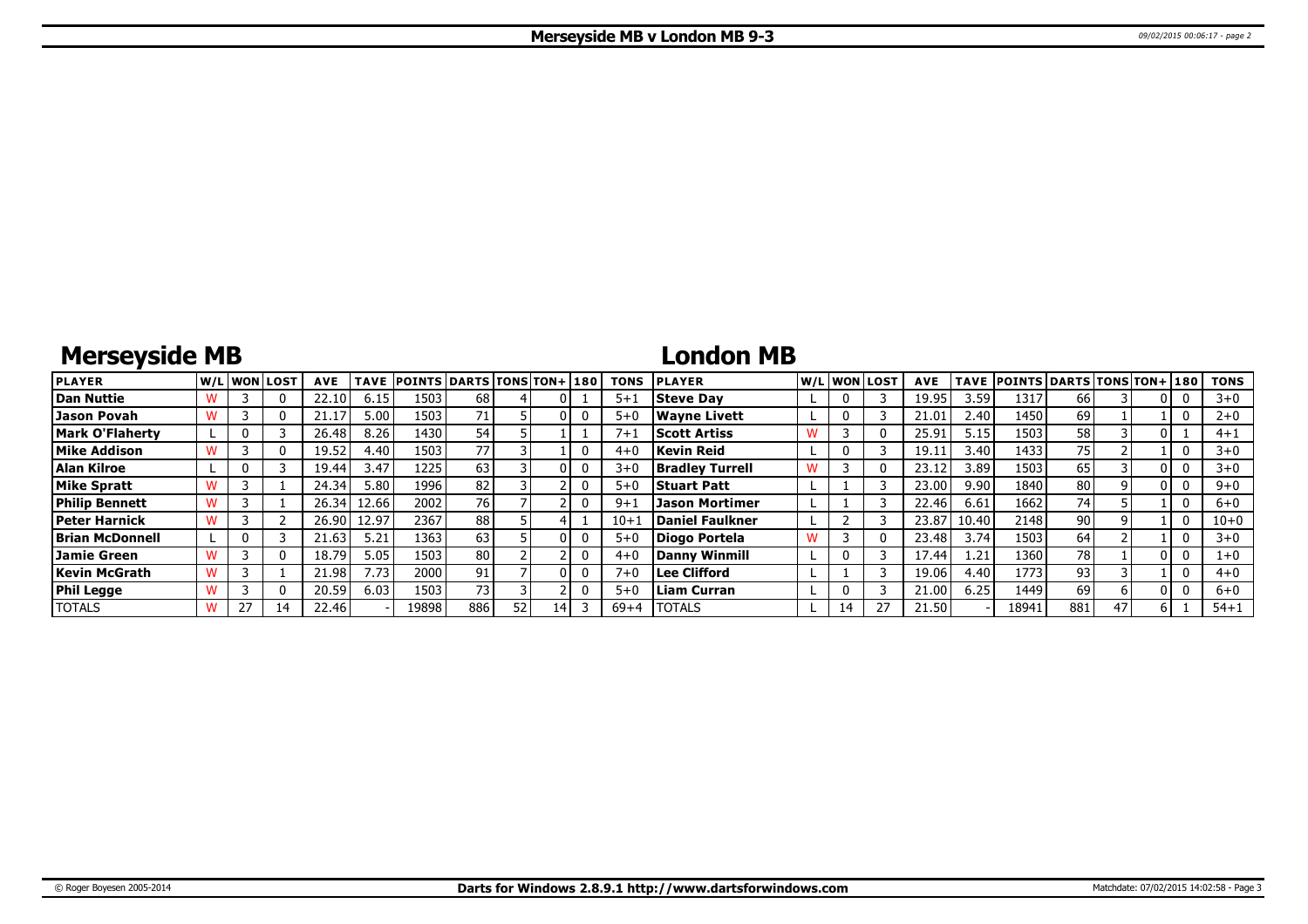#### **Merseyside WB v London WB 3-3** 09/02/2015 00:06:46 - page 1

|                         | <b>SET AVE</b> | <b>PLAYER</b>       |                     | LEG 1                                                                                                                                                                                                                                                                                                                                                       |   | -3                           |                |                 |              |                  |                |   |                                 |                |                                                 |                |                          |                       |                | 4 5 6 7 8 9 10 11 12 O/S DU GS SL Tons   |                |   | <b>SET AVE</b>                          | <b>PLAYER</b>         | LEG 1               |    |                                                            |                           |                |     |   |                                                                                                 |   |         |                |              |                       |                | 2 3 4 5 6 7 8 9 10 11 12 O/S DU GS SL Tons |                                 |                                        |                |  |
|-------------------------|----------------|---------------------|---------------------|-------------------------------------------------------------------------------------------------------------------------------------------------------------------------------------------------------------------------------------------------------------------------------------------------------------------------------------------------------------|---|------------------------------|----------------|-----------------|--------------|------------------|----------------|---|---------------------------------|----------------|-------------------------------------------------|----------------|--------------------------|-----------------------|----------------|------------------------------------------|----------------|---|-----------------------------------------|-----------------------|---------------------|----|------------------------------------------------------------|---------------------------|----------------|-----|---|-------------------------------------------------------------------------------------------------|---|---------|----------------|--------------|-----------------------|----------------|--------------------------------------------|---------------------------------|----------------------------------------|----------------|--|
|                         |                | 8.01                |                     | 85 60                                                                                                                                                                                                                                                                                                                                                       |   |                              |                | .00 81          | 85           | 43               |                |   |                                 |                |                                                 |                |                          | 24                    |                | 40 <sup>1</sup>                          |                |   |                                         | 4.40                  |                     |    |                                                            |                           |                |     |   | 55 45 45 100 40 40 10                                                                           |   |         |                |              |                       | $\mathcal{P}$  | $\overline{26}$                            | 10                              |                                        |                |  |
|                         |                |                     |                     | $100$ 100 60 60 140 35 2                                                                                                                                                                                                                                                                                                                                    |   |                              |                |                 |              |                  | $\vert$ 4      |   |                                 |                |                                                 |                | $3 \mid 24 \mid 4$       |                       |                |                                          | 3              |   |                                         |                       |                     | 41 |                                                            |                           |                |     |   | 40 85 140 80 28 35                                                                              |   |         |                |              |                       |                | 21                                         |                                 | 52                                     |                |  |
|                         | 20             | <b>SANDRA</b>       | 3                   | $\boxed{60}$ $\boxed{66}$ $\boxed{36}$ $\boxed{81}$ $\boxed{22}$ $\boxed{35}$ $\boxed{121}$ $\boxed{40}$ $\boxed{40}$                                                                                                                                                                                                                                       |   |                              |                |                 |              |                  |                |   |                                 |                |                                                 |                | 2   26   40              |                       |                |                                          | $\mathbf{1}$   |   |                                         | $19$ CARLY            |                     |    |                                                            |                           |                |     |   |                                                                                                 |   |         |                |              |                       |                | 27                                         |                                 | 40 l                                   |                |  |
| 1                       |                | <b>JAMES</b>        | $\overline{4}$      |                                                                                                                                                                                                                                                                                                                                                             |   | 26 100140 55 45 47 36 52     |                |                 |              |                  |                |   |                                 |                |                                                 |                | $3 \mid 24 \mid 52$      |                       |                |                                          | $\overline{2}$ |   |                                         | <b>TOWNSEND</b>       |                     |    |                                                            |                           |                |     |   | 3 23 30 25 100 65 45 85 28 60<br>4 66 85 55 55 30 45 83                                         |   |         |                |              |                       |                | 21                                         |                                 | $\overline{82}$                        |                |  |
|                         |                | <b>MER</b>          | 5                   |                                                                                                                                                                                                                                                                                                                                                             |   |                              |                |                 |              |                  |                |   |                                 |                |                                                 |                |                          |                       |                |                                          |                |   |                                         | LON                   | $5^{\circ}$         |    |                                                            |                           |                |     |   |                                                                                                 |   |         |                |              |                       |                |                                            |                                 |                                        |                |  |
|                         | 04             |                     | 6                   |                                                                                                                                                                                                                                                                                                                                                             |   |                              |                |                 |              |                  |                |   |                                 |                |                                                 |                |                          |                       |                |                                          |                |   | 26                                      |                       | 6                   |    |                                                            |                           |                |     |   |                                                                                                 |   |         |                |              |                       |                |                                            |                                 |                                        |                |  |
|                         |                |                     | $\overline{7}$      |                                                                                                                                                                                                                                                                                                                                                             |   |                              |                |                 |              |                  |                |   |                                 |                |                                                 |                |                          |                       |                |                                          |                |   |                                         |                       | $\overline{7}$      |    |                                                            |                           |                |     |   |                                                                                                 |   |         |                |              |                       |                |                                            |                                 |                                        |                |  |
|                         | <b>SET AVE</b> | <b>PLAYER</b>       | LEG                 |                                                                                                                                                                                                                                                                                                                                                             | 2 | $\overline{3}$               | $\overline{4}$ | 5               |              | $6 \overline{7}$ |                |   |                                 |                |                                                 |                |                          |                       |                | 8 9 10 11 12 O/S DU GS SL Tons           |                |   | <b>SET AVE</b>                          | <b>PLAYER</b>         | LEG                 |    |                                                            | $\overline{\mathbf{3}}$   |                |     |   |                                                                                                 |   |         |                |              |                       |                |                                            |                                 | 4 5 6 7 8 9 10 11 12 O/S DU GS SL Tons |                |  |
|                         |                | 1.35                | $\mathbf{1}$        | $\begin{array}{ c c c c c c c c c c c } \hline 152 & 80 & \textbf{135} & 40 & \textbf{45} & \textbf{50} & \textbf{28} & \textbf{31} & \textbf{40} & \textbf{40} \\ \hline 85 & 95 & 60 & 45 & 45 & 45 & 60 & \textbf{26} & \textbf{40} \\ \hline 60 & 30 & 85 & 85 & 60 & 30 & \textbf{71} & \textbf{40} & \textbf{20} & \textbf{20} \\ \hline \end{array}$ |   |                              |                |                 |              |                  |                |   |                                 |                |                                                 |                | 3   27   40              |                       |                |                                          |                |   |                                         | 3.00                  |                     |    |                                                            |                           |                |     |   | 100 45 45 41 60 37 58 22<br>11 100 25 45 100 36 28 30 54                                        |   |         |                |              |                       |                | $\overline{24}$                            |                                 | 93                                     |                |  |
|                         |                |                     | 2                   |                                                                                                                                                                                                                                                                                                                                                             |   |                              |                |                 |              |                  |                |   |                                 |                |                                                 |                | 2   26   40              |                       |                |                                          |                |   |                                         |                       | $\overline{2}$      |    |                                                            |                           |                |     |   |                                                                                                 |   |         |                |              |                       |                | $\overline{27}$                            |                                 | $\overline{72}$                        | $\overline{2}$ |  |
|                         |                | 18 LAURA            | $\overline{3}$      |                                                                                                                                                                                                                                                                                                                                                             |   |                              |                |                 |              |                  |                |   |                                 |                |                                                 |                | $3 \times 130 \times 20$ |                       |                |                                          |                |   |                                         | $14$ NICOLA           |                     |    |                                                            |                           |                |     |   | 60 60 41 15 7 26 22 60 22                                                                       |   |         |                |              |                       |                | $\overline{27}$                            |                                 | 188                                    |                |  |
| $\overline{2}$          | LΓ             | THOMPSON            | $\overline{4}$      |                                                                                                                                                                                                                                                                                                                                                             |   |                              |                |                 |              |                  |                |   |                                 |                |                                                 |                |                          |                       |                |                                          |                | 2 |                                         | BROWN                 | $\overline{4}$      |    |                                                            |                           |                |     |   |                                                                                                 |   |         |                |              |                       |                |                                            |                                 |                                        |                |  |
|                         |                | <b>MER</b>          | $\overline{5}$      |                                                                                                                                                                                                                                                                                                                                                             |   |                              |                |                 |              |                  |                |   |                                 |                |                                                 |                |                          |                       |                |                                          |                |   | $74$ <sup><math>\text{LON}</math></sup> |                       | $\overline{5}$      |    |                                                            |                           |                |     |   |                                                                                                 |   |         |                |              |                       |                |                                            |                                 |                                        |                |  |
|                         | 11             |                     | 6                   |                                                                                                                                                                                                                                                                                                                                                             |   |                              |                |                 |              |                  |                |   |                                 |                |                                                 |                |                          |                       |                |                                          |                |   |                                         |                       | 6                   |    |                                                            |                           |                |     |   |                                                                                                 |   |         |                |              |                       |                |                                            |                                 |                                        |                |  |
|                         |                |                     |                     |                                                                                                                                                                                                                                                                                                                                                             |   |                              |                |                 |              |                  |                |   |                                 |                |                                                 |                |                          |                       |                |                                          |                |   |                                         |                       |                     |    |                                                            |                           |                |     |   |                                                                                                 |   |         |                |              |                       |                |                                            |                                 |                                        |                |  |
|                         | <b>SET AVE</b> | <b>PLAYER</b>       | <b>LEG</b>          |                                                                                                                                                                                                                                                                                                                                                             | 2 | $\overline{\mathbf{3}}$      | $\overline{4}$ | $5\overline{)}$ |              |                  |                |   |                                 |                |                                                 |                |                          |                       |                | 6 7 8 9 10 11 12 O/S DU GS SL Tons       |                |   | <b>SET AVE</b>                          | <b>PLAYER</b>         | $LEG_1$             |    | <sup>2</sup>                                               | $\overline{\phantom{0}3}$ |                |     |   |                                                                                                 |   |         |                |              |                       |                |                                            |                                 | 4 5 6 7 8 9 10 11 12 O/S DU GS SL Tons |                |  |
|                         |                | 1.00                | $\overline{1}$      | 87                                                                                                                                                                                                                                                                                                                                                          |   | $90$ 30 16 66 45 47 28 24 36 |                |                 |              |                  |                |   |                                 |                |                                                 |                |                          | $\overline{30}$       |                | $\overline{32}$                          |                |   |                                         | 3.63                  |                     | 41 |                                                            |                           |                |     |   | 30 22 45 26 45 60 123 27 66 16                                                                  |   |         |                |              |                       |                |                                            | $3 \mid 33 \mid 16$             |                                        |                |  |
|                         |                |                     |                     | 28                                                                                                                                                                                                                                                                                                                                                          |   | 44 98                        |                |                 |              |                  |                |   |                                 |                |                                                 | $\overline{0}$ | 2  41                    |                       | $\overline{2}$ |                                          |                |   |                                         |                       | $\overline{2}$      |    |                                                            |                           |                |     |   | 130 30 85 66 30 99 26 75 52<br>45 76 85 66 30 99 26 75 52<br>40 61 <b>100</b> 85 68 49 58 20 20 |   |         | $-4$           | $\mathbf{0}$ | $\mathcal{P}$         |                | 39                                         |                                 | $\mathcal{P}$                          |                |  |
|                         |                | $13$ MARY           | $\overline{3}$      | $\frac{1}{41}$ 80 22 66 41 41 80                                                                                                                                                                                                                                                                                                                            |   |                              |                |                 |              |                  |                |   |                                 |                |                                                 |                |                          | 21                    |                | 130                                      |                |   |                                         | $16$ <b>KELLY</b>     |                     |    |                                                            |                           |                |     |   |                                                                                                 |   |         |                |              |                       |                |                                            | 22   40                         |                                        |                |  |
| $\overline{\mathbf{3}}$ |                | MCGOVERN            | $\overline{4}$      | $\frac{130}{30}$ $\frac{45}{37}$ $\frac{37}{30}$ $\frac{25}{11}$ $\frac{11}{40}$ $\frac{33}{33}$ $\frac{43}{3}$                                                                                                                                                                                                                                             |   |                              |                |                 |              |                  |                |   |                                 |                |                                                 |                |                          | $\overline{27}$       |                | $\overline{207}$                         |                | 3 |                                         | LIVETT                | $\overline{4}$      |    |                                                            |                           |                |     |   |                                                                                                 |   |         |                |              |                       |                |                                            | $25 \overline{20}$              |                                        | $\overline{1}$ |  |
|                         |                | $74$ <sup>MER</sup> | 5                   |                                                                                                                                                                                                                                                                                                                                                             |   |                              |                |                 |              |                  |                |   |                                 |                |                                                 |                |                          |                       |                |                                          |                |   | <b>82</b> LON                           |                       | $5^{\circ}$         |    |                                                            |                           |                |     |   |                                                                                                 |   |         |                |              |                       |                |                                            |                                 |                                        |                |  |
|                         |                |                     | 6                   |                                                                                                                                                                                                                                                                                                                                                             |   |                              |                |                 |              |                  |                |   |                                 |                |                                                 |                |                          |                       |                |                                          |                |   |                                         |                       | 6                   |    |                                                            |                           |                |     |   |                                                                                                 |   |         |                |              |                       |                |                                            |                                 |                                        |                |  |
|                         |                |                     | $\overline{7}$      |                                                                                                                                                                                                                                                                                                                                                             |   |                              |                |                 |              |                  |                |   |                                 |                |                                                 |                |                          |                       |                |                                          |                |   |                                         |                       | $\overline{7}$      |    |                                                            |                           |                |     |   |                                                                                                 |   |         |                |              |                       |                |                                            |                                 |                                        |                |  |
|                         | <b>SET AVE</b> | <b>PLAYER</b>       | LEG                 |                                                                                                                                                                                                                                                                                                                                                             |   |                              | $\overline{4}$ | 5               | 6            |                  |                |   |                                 |                |                                                 |                |                          |                       |                | 7 8 9 10 11 12 0/S DU GS SL Tons         |                |   | <b>SET AVE</b>                          | <b>PLAYER</b>         | LEG                 |    |                                                            | 3                         |                |     |   |                                                                                                 |   |         |                |              |                       |                |                                            |                                 | 4 5 6 7 8 9 10 11 12 O/S DU GS SL Tons |                |  |
|                         |                | 1.00                | $\overline{1}$      |                                                                                                                                                                                                                                                                                                                                                             |   |                              |                |                 |              |                  |                |   |                                 |                |                                                 |                |                          | 42                    |                | 16                                       |                |   |                                         | 3.42                  | $\vert$ 1           |    | $60   45   100   26   60   28   7   60   75   20   16   2$ |                           |                |     |   |                                                                                                 |   |         |                |              |                       |                | $2 \mid 41 \mid$                           | $\overline{2}$                  |                                        | $\mathbf{1}$   |  |
|                         |                |                     |                     |                                                                                                                                                                                                                                                                                                                                                             |   |                              |                |                 |              |                  |                |   |                                 |                |                                                 |                |                          |                       |                |                                          |                |   |                                         |                       |                     |    |                                                            |                           |                |     |   |                                                                                                 |   |         |                |              |                       |                |                                            |                                 |                                        |                |  |
|                         |                |                     |                     |                                                                                                                                                                                                                                                                                                                                                             |   |                              |                |                 |              |                  |                |   |                                 |                |                                                 |                |                          |                       |                |                                          |                |   |                                         |                       |                     |    |                                                            |                           |                |     |   |                                                                                                 |   |         |                |              |                       |                |                                            |                                 |                                        |                |  |
|                         |                |                     | $\overline{2}$      |                                                                                                                                                                                                                                                                                                                                                             |   |                              |                |                 |              |                  |                |   |                                 |                |                                                 |                |                          | 24<br>$\overline{30}$ |                | 16                                       |                |   |                                         |                       | $\overline{z}$      |    |                                                            |                           |                |     |   | 60 38 41 41 43 81 60 80 57                                                                      |   |         | $\overline{2}$ |              |                       |                |                                            | $2 \ 26 \ 57$<br>$\frac{1}{28}$ |                                        | $\overline{2}$ |  |
|                         |                | $15$ VICKI          | $\overline{3}$      | 141 26 41 22 24 41 53 41 26 11 85 50<br>100 25 60 26 85 76 97 16<br>31 21 41 60 31 45 60 81 47 59                                                                                                                                                                                                                                                           |   |                              |                |                 |              |                  |                |   |                                 |                |                                                 |                |                          |                       |                | 25                                       |                |   |                                         | $15$ NIKKI            | $\overline{3}$      |    |                                                            |                           |                |     |   | $\overline{26}$ 81 45 41 60 <b>100 142</b> 0 4                                                  |   |         |                |              |                       |                |                                            |                                 |                                        |                |  |
| $\overline{\mathbf{4}}$ |                | EVANS               | $\overline{4}$      |                                                                                                                                                                                                                                                                                                                                                             |   |                              |                |                 |              |                  |                |   |                                 |                |                                                 |                |                          |                       |                |                                          |                | 4 |                                         | PATTEN                | $\overline{4}$      |    |                                                            |                           |                |     |   |                                                                                                 |   |         |                |              |                       |                |                                            |                                 |                                        |                |  |
|                         |                | $06$ <sup>MER</sup> | $\overline{5}$      |                                                                                                                                                                                                                                                                                                                                                             |   |                              |                |                 |              |                  |                |   |                                 |                |                                                 |                |                          |                       |                |                                          |                |   | $82$ LON                                |                       | $\overline{5}$      |    |                                                            |                           |                |     |   |                                                                                                 |   |         |                |              |                       |                |                                            |                                 |                                        |                |  |
|                         |                |                     | 6<br>$\overline{7}$ |                                                                                                                                                                                                                                                                                                                                                             |   |                              |                |                 |              |                  |                |   |                                 |                |                                                 |                |                          |                       |                |                                          |                |   |                                         |                       | $6\overline{6}$     |    |                                                            |                           |                |     |   |                                                                                                 |   |         |                |              |                       |                |                                            |                                 |                                        |                |  |
|                         |                | PLAYER              | LEG                 |                                                                                                                                                                                                                                                                                                                                                             |   |                              |                |                 | -6           |                  |                |   |                                 |                |                                                 |                |                          |                       |                |                                          |                |   |                                         |                       |                     |    |                                                            |                           | $\overline{4}$ | - 5 |   |                                                                                                 |   |         |                |              |                       |                |                                            |                                 |                                        |                |  |
|                         | <b>SET AVE</b> | 4.00                |                     |                                                                                                                                                                                                                                                                                                                                                             |   |                              |                |                 |              |                  | 78             |   |                                 |                |                                                 |                |                          | 33 <sup>°</sup>       |                | 9 10 11 12 0/S DU GS SL Tons<br>  16   1 |                |   | <b>SET AVE</b>                          | <b>PLAYER</b><br>1.40 | LEG<br>$\vert$ 1    |    |                                                            |                           |                |     |   |                                                                                                 |   |         |                |              |                       |                |                                            | 3 36 38                         | 6 7 8 9 10 11 12 O/S DU GS SL Tons     |                |  |
|                         |                |                     |                     | $1   41   40   60   45   43   45   100   11   79   0   21$                                                                                                                                                                                                                                                                                                  |   |                              |                |                 |              |                  |                |   |                                 |                |                                                 |                |                          |                       |                |                                          |                |   |                                         |                       |                     |    |                                                            |                           |                |     |   | $141$ 30 32 43 60 65 36 45 83 0 28 38                                                           |   |         |                |              |                       |                |                                            |                                 |                                        |                |  |
|                         |                |                     |                     | 26                                                                                                                                                                                                                                                                                                                                                          |   | 98 26 53 60 45 100 39 54     |                |                 |              |                  |                |   |                                 |                |                                                 |                | 3   27   54              |                       |                |                                          | $\overline{2}$ |   | $14$ LISA                               |                       |                     | 36 |                                                            |                           |                |     |   | 27 55 140 36 75 30 82 17                                                                        |   |         |                |              |                       |                | $\overline{24}$                            |                                 |                                        | 39             |  |
|                         |                | $14$ <b>KAREN</b>   |                     | 100601002260604222                                                                                                                                                                                                                                                                                                                                          |   |                              |                |                 |              |                  |                |   | $\overline{0}$                  | $\overline{0}$ |                                                 | $\mathbf 0$    | $\overline{2}$           | 38 12                 |                |                                          |                |   |                                         |                       |                     |    |                                                            |                           |                |     |   | 45 26 60 25 85 77 2 46 39 17                                                                    |   |         |                |              | $\mathbf{0}$          |                | 39                                         |                                 | $\overline{13}$                        |                |  |
| $5\vert$                |                | O'CONNOR            |                     | 4 60 45 41 26 45 45 40 26 41 60 32 20                                                                                                                                                                                                                                                                                                                       |   |                              |                |                 |              |                  |                |   |                                 |                |                                                 |                | 3 39 20                  |                       |                |                                          |                | 5 |                                         | <b>DUNFORD</b>        | 4                   |    |                                                            |                           |                |     |   | 45   52   37   55   36   61   30   5   80   42                                                  |   |         |                | 0 36         |                       |                | 36                                         |                                 | 22                                     |                |  |
|                         |                | $51$ <sup>MER</sup> | 5                   |                                                                                                                                                                                                                                                                                                                                                             |   |                              |                |                 |              |                  |                |   |                                 |                |                                                 |                |                          |                       |                |                                          |                |   | <b>30</b>                               | LON                   | 5                   |    |                                                            |                           |                |     |   |                                                                                                 |   |         |                |              |                       |                |                                            |                                 |                                        |                |  |
|                         |                |                     | 6<br>$\overline{7}$ |                                                                                                                                                                                                                                                                                                                                                             |   |                              |                |                 |              |                  |                |   |                                 |                |                                                 |                |                          |                       |                |                                          |                |   |                                         |                       | 6<br>$\overline{7}$ |    |                                                            |                           |                |     |   |                                                                                                 |   |         |                |              |                       |                |                                            |                                 |                                        |                |  |
|                         |                | <b>PLAYER</b>       | <b>LEG</b>          |                                                                                                                                                                                                                                                                                                                                                             |   | 3                            | 4              | 5               | 6            | 7                | 8              |   |                                 | 11             |                                                 |                |                          |                       |                | 12 O/S DU GS SL Tons                     |                |   | <b>SET AVE</b>                          | PLAYER                | LEG                 |    |                                                            |                           | 4              | 5   |   |                                                                                                 |   |         |                |              |                       |                |                                            |                                 |                                        |                |  |
|                         | <b>SET AVE</b> | 2.05                | $\overline{1}$      | 61                                                                                                                                                                                                                                                                                                                                                          |   |                              |                |                 | $\mathbf{1}$ |                  |                | 9 | 10                              |                |                                                 |                |                          | 51                    |                |                                          |                |   |                                         | 1.40                  | $\overline{1}$      |    |                                                            |                           |                |     | 6 | 7                                                                                               | 8 | 9 10 11 |                |              |                       | $\overline{1}$ |                                            | 2                               | 12 O/S DU GS SL Tons                   |                |  |
|                         |                |                     | 2                   |                                                                                                                                                                                                                                                                                                                                                             |   | 25 105 56                    |                | $\overline{5}$  |              | $\overline{0}$   | $\overline{0}$ |   |                                 |                | $0$   15   25   0                               |                |                          | $\overline{39}$       |                | 120                                      |                |   |                                         |                       |                     |    |                                                            |                           |                |     |   | $26 \mid 5 \mid 81 \mid 45 \mid 60 \mid 60 \mid 43 \mid 83 \mid 38 \mid 0$                      |   |         |                |              | 400<br>$\overline{0}$ | $\overline{1}$ | $ 49\rangle$<br>40                         | $\overline{8}$                  |                                        | $\overline{1}$ |  |
|                         |                | <b>ESTHER</b>       | $\overline{3}$      |                                                                                                                                                                                                                                                                                                                                                             |   | $15 \mid 12 \mid 50 \mid 2$  |                |                 |              | 13   6   17      |                |   |                                 |                | $4 \mid 37 \mid 34 \mid 28 \mid 60$<br>$\Omega$ | $\Omega$       |                          | 36                    |                | 187                                      |                |   |                                         | $12$ JANE             | $\overline{3}$      |    |                                                            |                           |                |     |   | $60$   9   26   66   26   11   17   45   85   140   8                                           |   |         |                |              | $5^-$                 | $\overline{3}$ | 36                                         | -5                              |                                        |                |  |
|                         | 9              | <b>OWENS</b>        |                     |                                                                                                                                                                                                                                                                                                                                                             |   | 45 100 60                    |                |                 |              |                  |                |   | 6   40   35   45   28   80   24 |                |                                                 |                |                          |                       |                | 38                                       |                |   |                                         |                       |                     |    |                                                            |                           |                |     |   | 60   45   22   85   24   39   41   85   40   40   15                                            |   |         |                |              |                       |                |                                            |                                 |                                        |                |  |
| 6                       |                |                     | $\overline{4}$      |                                                                                                                                                                                                                                                                                                                                                             |   |                              |                |                 |              |                  |                |   |                                 |                |                                                 |                |                          |                       |                |                                          |                |   | $6\vert$                                | BIGGS                 | $\overline{4}$      |    |                                                            |                           |                |     |   |                                                                                                 |   |         |                |              |                       |                |                                            |                                 |                                        |                |  |
|                         | 19             | <b>MER</b>          | $\overline{5}$      |                                                                                                                                                                                                                                                                                                                                                             |   |                              |                |                 |              |                  |                |   |                                 |                |                                                 |                |                          |                       |                |                                          |                |   | 02                                      | LON                   | $\overline{5}$      |    |                                                            |                           |                |     |   |                                                                                                 |   |         |                |              |                       |                |                                            |                                 |                                        |                |  |
|                         |                |                     | 6<br>$\overline{7}$ |                                                                                                                                                                                                                                                                                                                                                             |   |                              |                |                 |              |                  |                |   |                                 |                |                                                 |                |                          |                       |                |                                          |                |   |                                         |                       | $\overline{6}$      |    |                                                            |                           |                |     |   |                                                                                                 |   |         |                |              |                       |                |                                            |                                 |                                        |                |  |

| Sets                                                           | Sets                                                                          |
|----------------------------------------------------------------|-------------------------------------------------------------------------------|
| SCORE<br><b>RUNNING</b><br>. .                                 | <b>RUNNING</b><br>i SCORE<br>$\ddot{\phantom{1}}$<br>$\overline{\phantom{a}}$ |
| 20.04<br>יםר<br>evside WB<br>Ma<br><b>James</b><br>Sandra<br>◡ | $\sim$ $\sim$<br>l OF<br>London WB<br>- Kellv<br>++۱۵۰۰.<br><b>TO.OL</b><br>. |